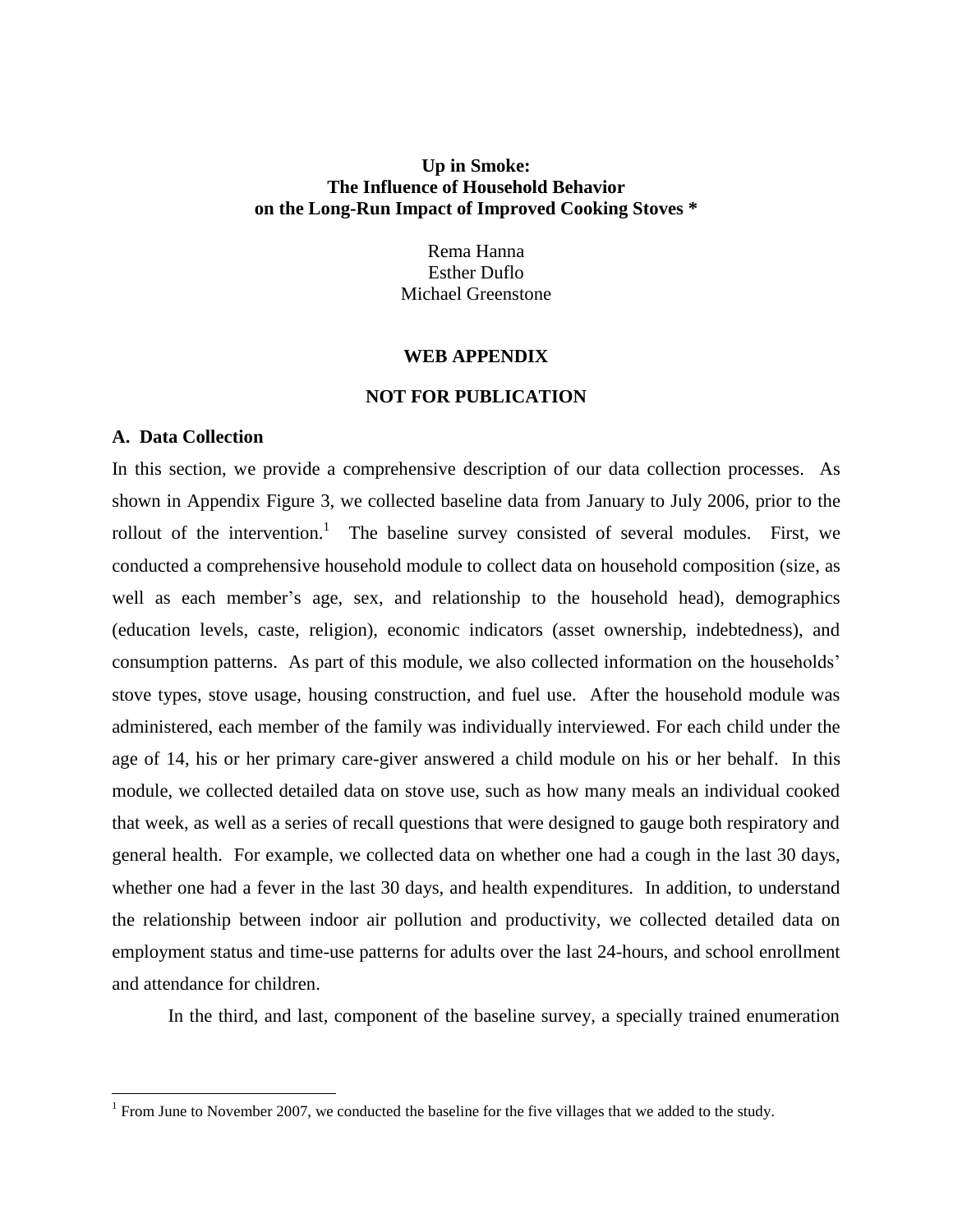team conducted a physical health check for each household member (both adults and children).<sup>2</sup> The examination included detailed biometric measurements, such as height, weight, and arm circumference. Most importantly, the examination included two tests designed to gauge exposure to smoke and respiratory functioning. First, to gauge smoke exposure, the team measured carbon monoxide (CO) in exhaled breath with a Micro Medical CO monitor.<sup>3</sup> CO is a biomarker of recent exposure to air pollution from biomass combustion, and therefore it can be used to proxy an individual's personal exposure to smoke from cooking stoves.

Second, we administered spirometry tests, which are designed to gauge respiratory health by measuring how much air the lungs can hold and how well the respiratory system can move air in and out of the lungs. $4$  The tests were conducted using guidelines from both the equipment directions and American Association for Respiratory Care.<sup>5</sup>

After the initial lotteries were conducted and the stoves were built, we conducted the Continuous Health Survey (CHS) from January 2007 to June 2008. Each household was visited once. The survey consisted of two key modules. The first module was a household survey, in which we collected data on whether individuals used the new stoves, whether the stoves were used properly, whether individuals cleaned the stoves, and questions to gauge user satisfaction with the stoves. This module also included recall questions on health for each household member. Finally, we collected information on employment and school attendance in the last 30

 $\overline{\phantom{a}}$ 

<sup>&</sup>lt;sup>2</sup> The baseline survey was conducted by an outside survey company, while the baseline health checks were conducted by an internally hired and trained team. Therefore, the health checks were conducted on a different schedule as the main survey.

<sup>&</sup>lt;sup>3</sup> Note that we did not measure ambient pollutants (either CO or PM). Ambient measures are less interesting to measure than exposure measures, as individuals may undertake fewer behaviors to protect themselves from smoke if ambient measures fall and could, in fact, end up with a higher level of exposure. If we conducted only ambient measures we would see a decline, even though their actual exposure may not have decreased due to behavioral changes. We focused on CO, which has been argued to be a good proxy for PM. Collecting data on PM exposure is difficult in this setting: tubes must be attached to the subjects for 24 hours and the equipment requires controlled temperature, careful transferring of samples, and proper laboratories for testing. Given the conditions of rural Orissa, controlling the samples would be near impossible at such a large scale. However, McCracken and Smith (1998) report a strong correlation between the average concentrations of CO and  $PM_{2.5}$  in the kitchen during water boiling tests. They conclude that this implies "the usefulness of CO measurements as an inexpensive way of estimating  $PM_{2.5}$  concentrations," even if it is not an exact proxy (see Ezzati [2002] for a discussion of this).

<sup>&</sup>lt;sup>4</sup> In contrast to peak flow tests, which are easier to administer, spirometry readings can be used to diagnose obstructive lung disorders (such as chronic obstructive pulmonary disease [COPD] and asthma), and also restrictive lung disorders. Further, they are the only way to obtain measurements of lung function that are comparable across individuals (Beers et al., 1999).

 $<sup>5</sup>$  A manual spirometer was used in the baseline, continuous health survey (CHS), and a portion of the midline. The</sup> enumerators would take up to seven readings for each individual, until there were at least three satisfactory readings and at least two FEV1 readings within 100mL or 5 percent of each other. Electronic spirometers were adopted halfway through the midline. The new machines indicated when satisfactory readings had been completed and saved the best reading for each individual.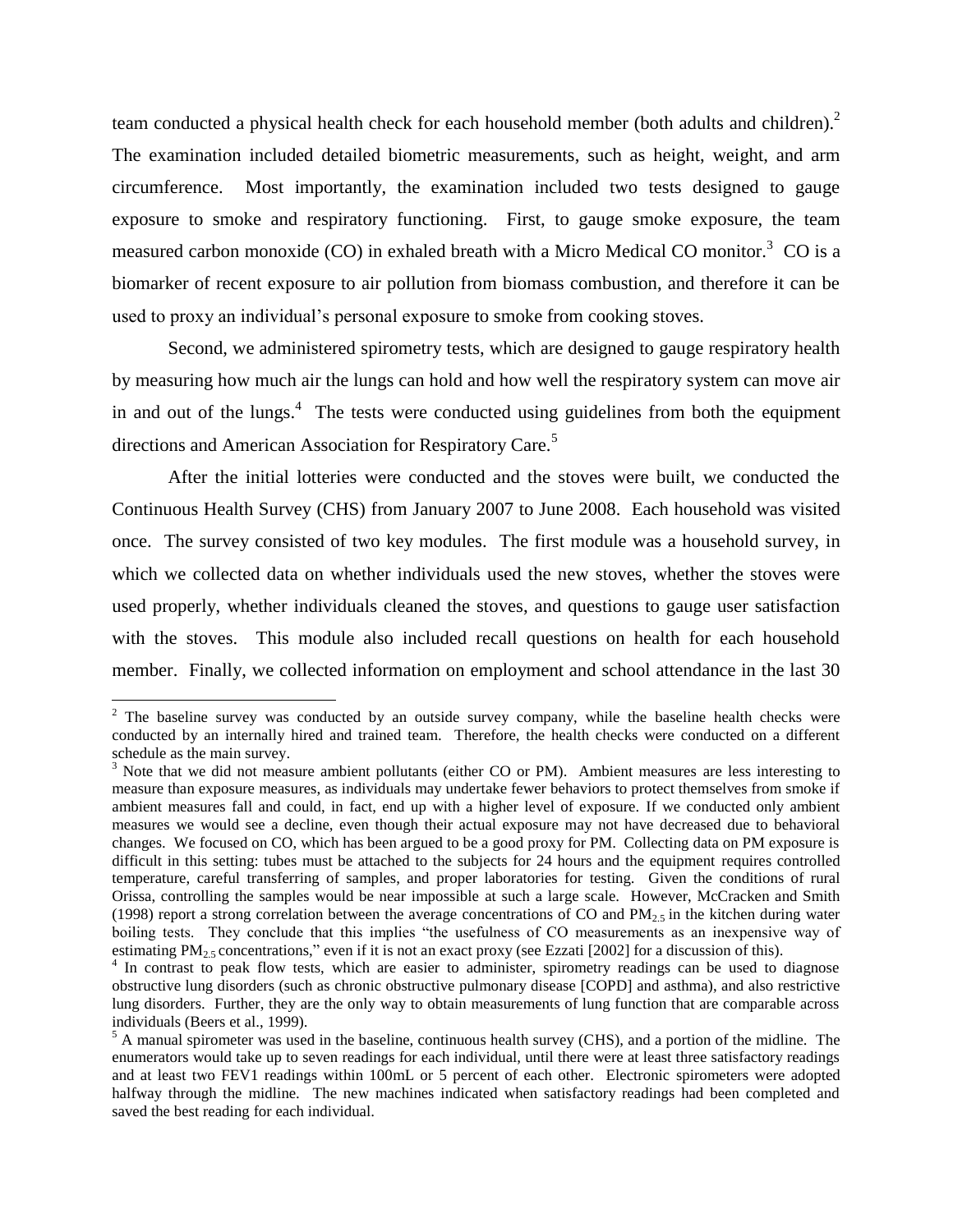days to gauge the impact of the respiratory health on productivity. The second module consisted of the same physical health exam used in the baseline survey. However, for this survey, we only conducted the health exam for women and children.<sup>6</sup>

From May 2008 to December 2009, we conducted the midline survey. This survey replicated the baseline survey, collecting data on stove use, recall health, and productivity. As part of this survey, we also conducted the health examination for all household members (men, women, and children). Finally, the endline survey was conducted from February to December 2010. The endline survey was very similar to the baseline and midline, covering most of the questions that were in these surveys, with some modifications based on our experiences in the last two surveys. Specifically, we shortened the time use and household sections, and we added more comprehensive questions on infant mortality and pregnancy outcomes. Most importantly, we added a section on cooking and maintenance practices with the improved stoves (e.g., do households clean the stove, do households cover both pots when cooking, do households clean the chimney) and beliefs about the stove (e.g., whether they used more fuel, why they would recommend it).

In addition to the main surveys, we conducted village sweeps from May 2007 to January 2010 to collect data on recent births. Specifically, we tracked pregnancies that occurred during the scope of the study and then followed up on birth outcomes. However, we were often prevented from gathering data soon after each birth because many women relocate to their parents' home in the late stages of pregnancy and road conditions were poor during periods of monsoons. Therefore, we suspended the pregnancy sweeps before the endline survey (that started in February 2010) and instead collected the rest of these data during the endline survey.

Besides the large-scale surveys, we conducted a number of shorter surveys to assess stove ownership, repairs, and costs more frequently. In March and July of 2007, we conducted our first sweeps to assess which households built a stove after Lottery 1 and whether that stove was in good condition. We conducted these surveys and the two other similar stove surveys at the same time as the CHS. The first Chulha Monitoring Survey (CMS) was administered from August 2007 to January 2008 and the first Stove Survey (SS) was conducted in April 2008. Both surveys asked households if they had built an improved stove, why they did not build one if they

 $\overline{\phantom{a}}$ 

<sup>&</sup>lt;sup>6</sup> Given that we were only able to visit each household once and that men are more difficult to find at home, including men would have been a challenge due to attrition.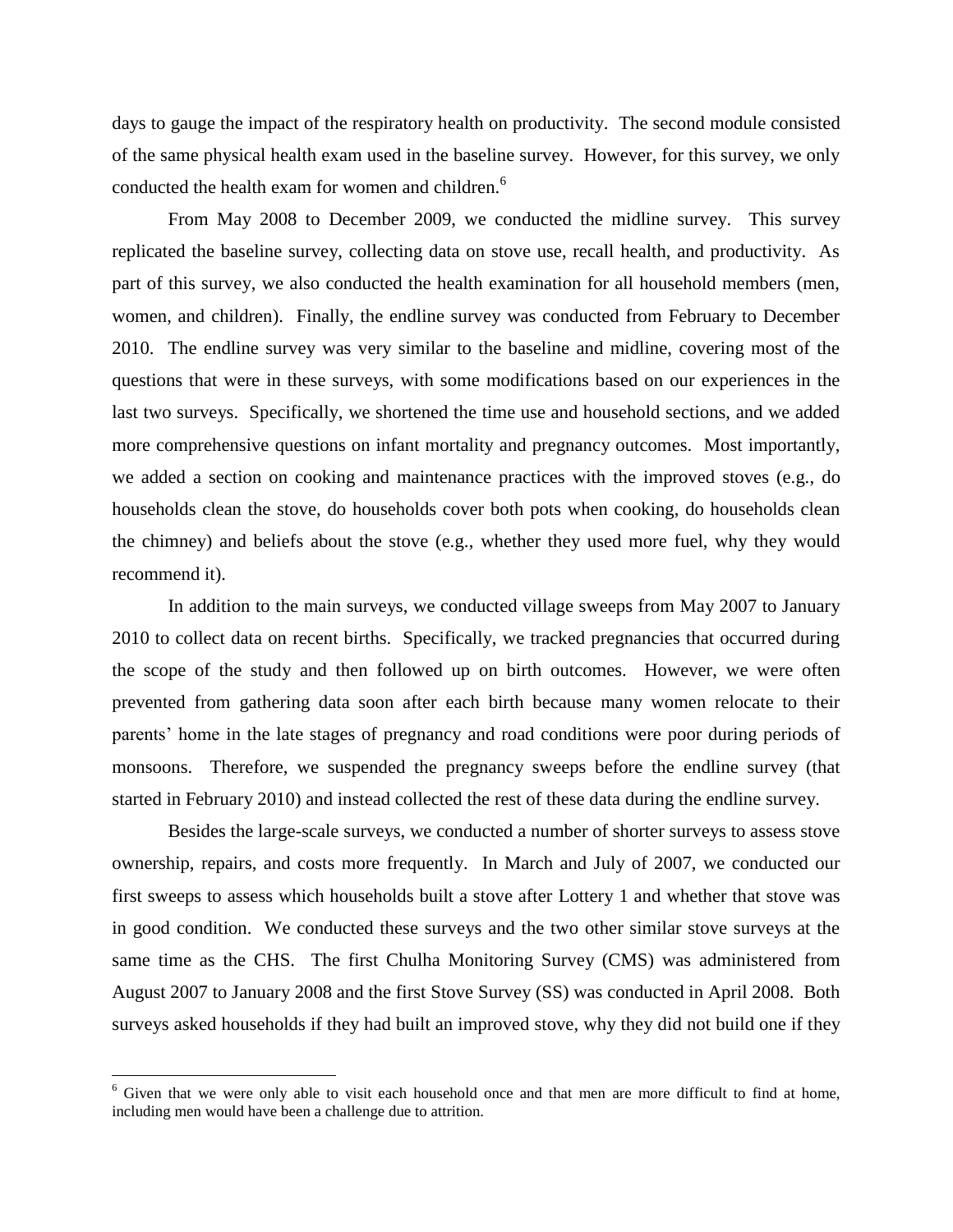had not, and the current condition of the stove if they had. The CMS additionally obtained information on whether stove owners used their stove properly and their perception of fuel and time efficiency of the stove compared to the traditional stove. The second round of the CMS overlapped with the midline survey administration and was conducted between March and December 2009. Finally, the second round of the SS was completed between January and May 2010, during the beginning of the endline survey administration.

Note that we also meticulously collected data on stove breakages, repairs and costs for both traditional and improved stoves in a stove cost survey that was administered concurrently with both the midline and endline surveys.<sup>7</sup>

Lastly, throughout the project we also collected administrative data on the functioning of this Gram Vikas program. Specifically, we collected data on lottery participation and the lottery outcomes in each village.

## **B. Experimental Validity: Details**

 $\overline{\phantom{a}}$ 

In this section, we provide a more detailed description of experimental validity tests. Appendix Table 2A and 2B provide a test of the randomization for the baseline demographics, stove and fuel use, and health for those identified as primary cooks and children in the baseline. In Columns 1, 2, and 3 of both tables, we present the mean of each variable for the households that were assigned to the pure control group (those who never won a lottery), Lottery 1 winners, and Lottery 2 winners, respectively. Standard deviations are listed below the means in parentheses. The difference in means between the Lottery 1 winners and the control group are presented in Column 4, differences between Lottery 2 winners and the control group are listed in Column 5, and differences between Lottery 1 and Lottery 2 winners are presented in Column 6, conditional on village fixed effects. Standard errors that are clustered at the household level are shown in parentheses in Columns 4–6. In the final row of each panel we provide the p-value for a test of joint significance of the difference across each outcome variable.

The treatment groups appear to be generally well-balanced across the 59 baseline characteristics that we consider. Out of the 177 differences in Columns 4–6 of both tables, only

<sup>&</sup>lt;sup>7</sup> We additionally administered a cost survey to shopkeepers to collect information on the market price, product life, and repair costs for other clean stoves (i.e., LPG, mini-LPG, kerosene, and electric heaters). The addition of the Gram Vikas cost survey in the endline provides additional data on the price of different pipes used for constructing the improved stoves, and how much each household pays construction workers for their services.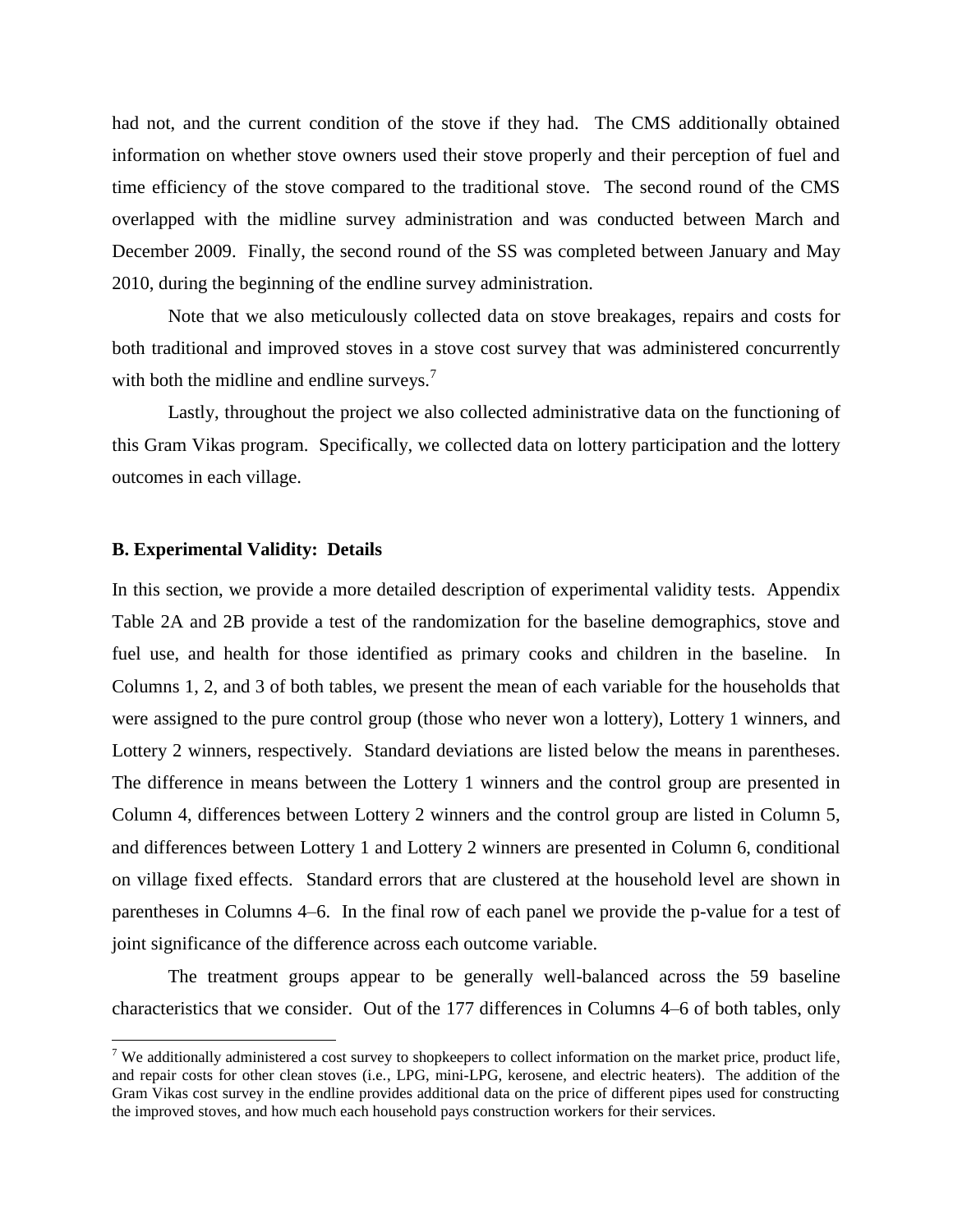19 (or 10 percent) are significant at the 10 percent level or more, as would be predicted by chance. There are some notable differences in health characteristics: difference in any illness for primary cooks between Lottery 2 and the control (Column 5) and Lottery 1 and Lottery 2 (Column 6), as well as differences in whether a child had a cough in the last 30 days between Lottery 1 and both the control (Column 1) and Lottery 2 (Column 6). However, in testing the joint significance of health differences for primary cooks and children, only one of the set of six differences is significant at the 10 percent level or more (the difference between Lottery 1 and Lottery 2 for primary cooks). Despite the fact that the data appear well-balanced, to increase precision in the ensuing analysis on the effect of the stoves on CO exposure and health, we will condition the regressions on the baseline values (although note that, in practice, controlling for the baseline values does not alter the magnitude nor significance of our estimates). $^{8}$ 

In Appendix Table 3, we test for differential attrition in each of the four main surveys (baseline, CHS, midline, and endline). In each of the odd columns, we present the coefficient estimates when we regress a dummy variable for survey attrition on the treatment dummy. In the even columns, we present coefficient estimates from regressing an interaction of the treatment dummy with a set of indicator variables for survey round. In Columns 1 and 2, we study household attrition, while in the remaining columns we test for attrition within the sample of individuals. All regressions are clustered at the household level and include village by survey fixed effects. On average, we do not observe a significant difference in survey attrition for households (Column 1) and note that the magnitude of this coefficient estimate is also near zero. Further, we do not observe significant differences across any of the four main survey waves (Column 2). For individuals (females, primary cooks and children), we only observe a small, significant difference in attrition for primary cooks in the CHS and children in the baseline (significant at the 10 percent level). In total, out of the twenty differences that we explore in this table only two are significant at the 10 percent level, which is what one would expect by chance. These findings suggest that differential attrition is not a source of bias in the analysis.

 $\overline{\phantom{a}}$ 

 $8$  The results for women are similar to those of primary cooks. Out of the 39 differences (13 variables times three differences) we explore for women, only four are significant (or 10 percent, which is what would be predicted by chance). We omit them for brevity, as our subsequent health analysis will be primarily centered on primary cooks. However, they are available upon request.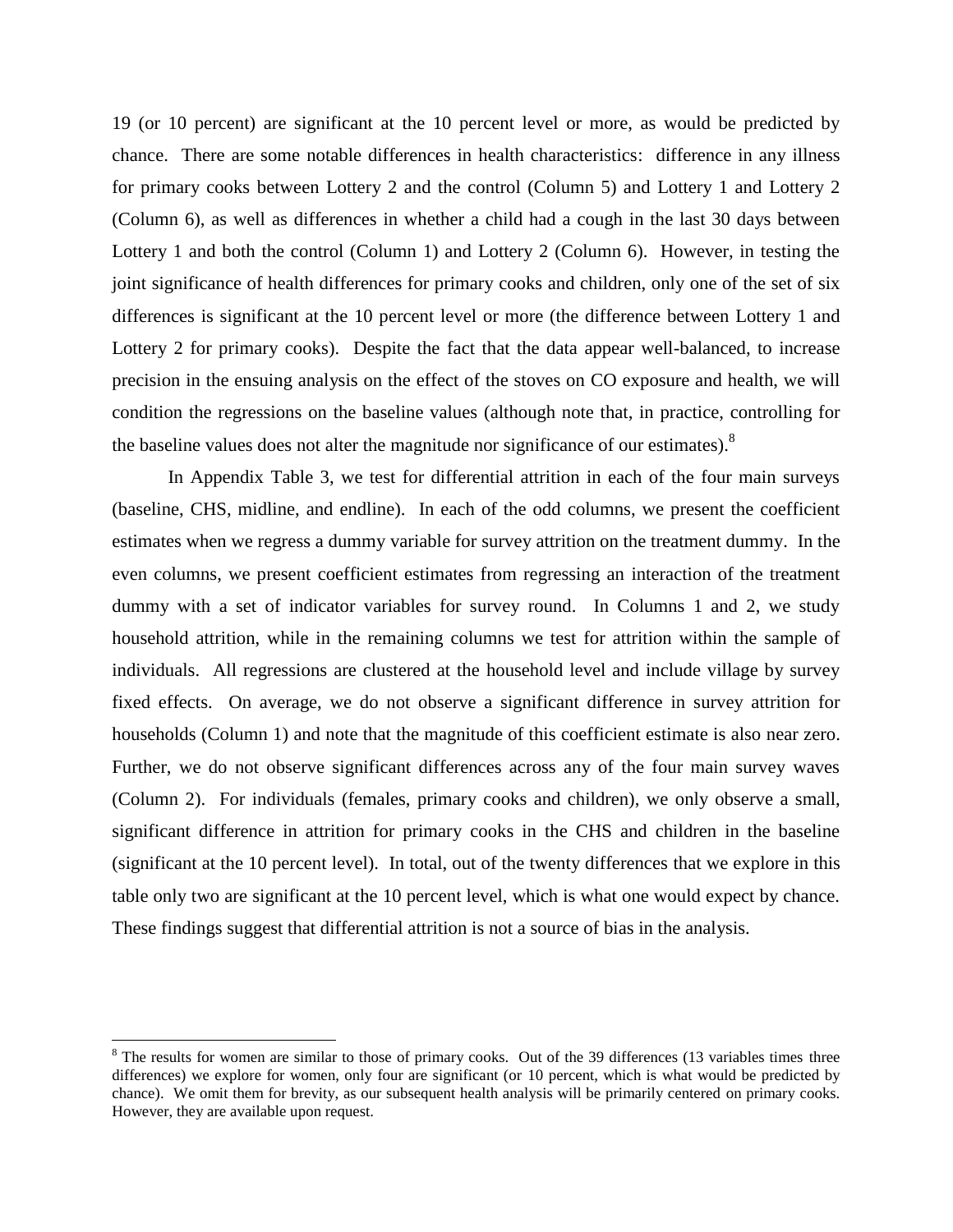|                        |          | (2)     | (3)       | (4)        | (5)      | (6)         | (7       | (8)      | (9)        | (10)     | (11)     | (12)                                | (13) | (14) | (15) |
|------------------------|----------|---------|-----------|------------|----------|-------------|----------|----------|------------|----------|----------|-------------------------------------|------|------|------|
| Panel A: Primary Cooks |          |         |           |            |          |             |          |          |            |          |          |                                     |      |      |      |
|                        | Carbon   |         | FEV1/FVC  |            | Cough or |             |          |          |            |          |          |                                     |      |      |      |
|                        | Monoxide | FEV1    | $*100$    | BMI        | Cold     | Sore Eves   | Headache | Phlegm   | Wheeze     |          |          | Tight Chest Any Illness Health Exp. |      |      |      |
| Meals                  | $-0.008$ | 0.004   | $0.100**$ | $0.062***$ | $-0.005$ | $-0.009***$ | 0.002    | $-0.000$ | $-0.001**$ | $-0.001$ | $-0.000$ | 1.830                               |      |      |      |
|                        | (0.039)  | (0.003) | (0.042)   | (0.017)    | (0.003)  | (0.002)     | (0.003)  | (0.002)  | (0.000)    | (0.001)  | (0.002)  | (1.365)                             |      |      |      |
|                        |          |         |           |            |          |             |          |          |            |          |          |                                     |      |      |      |
| N                      | 2,001    | 1,685   | 1,646     | 2,127      | 2,464    | 2,464       | 2,464    | 2,463    | 2,463      | 2,463    | 2,464    | 2,214                               |      |      |      |

**Appendix Table 1: Cross-Sectional Analysis between the Number of Meals Cooked during Last Week with a Clean Stove and Baseline Smoke Exposure and Health**

#### *Panel B: Children Aged 13 and Under in the Baseline*

|       | Carbon      |         |          | Consult for |         | Skin      |         |          | Abdominal | Hearing  | Vision   |          |          |          |                         |
|-------|-------------|---------|----------|-------------|---------|-----------|---------|----------|-----------|----------|----------|----------|----------|----------|-------------------------|
|       | Monoxide    | BMI     | Cough    | Fever       | Earache | Infection | Vomit   | Weakness | Pain      | Problems | Problems | Worms    | Diarrhea |          | Any Illness Health Exp. |
| Meals | $-0.124***$ | 0.006   | $-0.003$ | 0.000       | 0.002   | 0.000     | 0.000   | $-0.000$ | 0.000     | 0.000    | 0.001    | $0.004*$ | $-0.001$ | $-0.002$ | 0.010                   |
|       | (0.047)     | (0.009) | (0.003)  | (0.003)     | (0.002) | (0.002)   | (0.001) | (0.003)  | (0.002)   | (0.000)  | (0.001)  | (0.002)  | (0.001)  | (0.003)  | (0.562)                 |
|       | 507         | 2,659   | 3,293    | 3,232       | 3,293   | 3,292     | 3,293   | 3,292    | 3.292     | 3,293    | 3,293    | 3,289    | 3,293    | 3,293    | 3,199                   |

Notes: This table provides the coefficients from a regression of each variable listed in the table on the number of meals cooked with a clean stove at time of baseline. All regressions are estimated using OLS, include vill survey x year of survey fixed effects, and standard errors are clustered at the household level. For continuous variables, the top 1 percent of values are dropped. BMI for children is standardized using values from the 200 Population of Children. \*\*\* p<0.01, \*\* p<0.05, \* p<0.1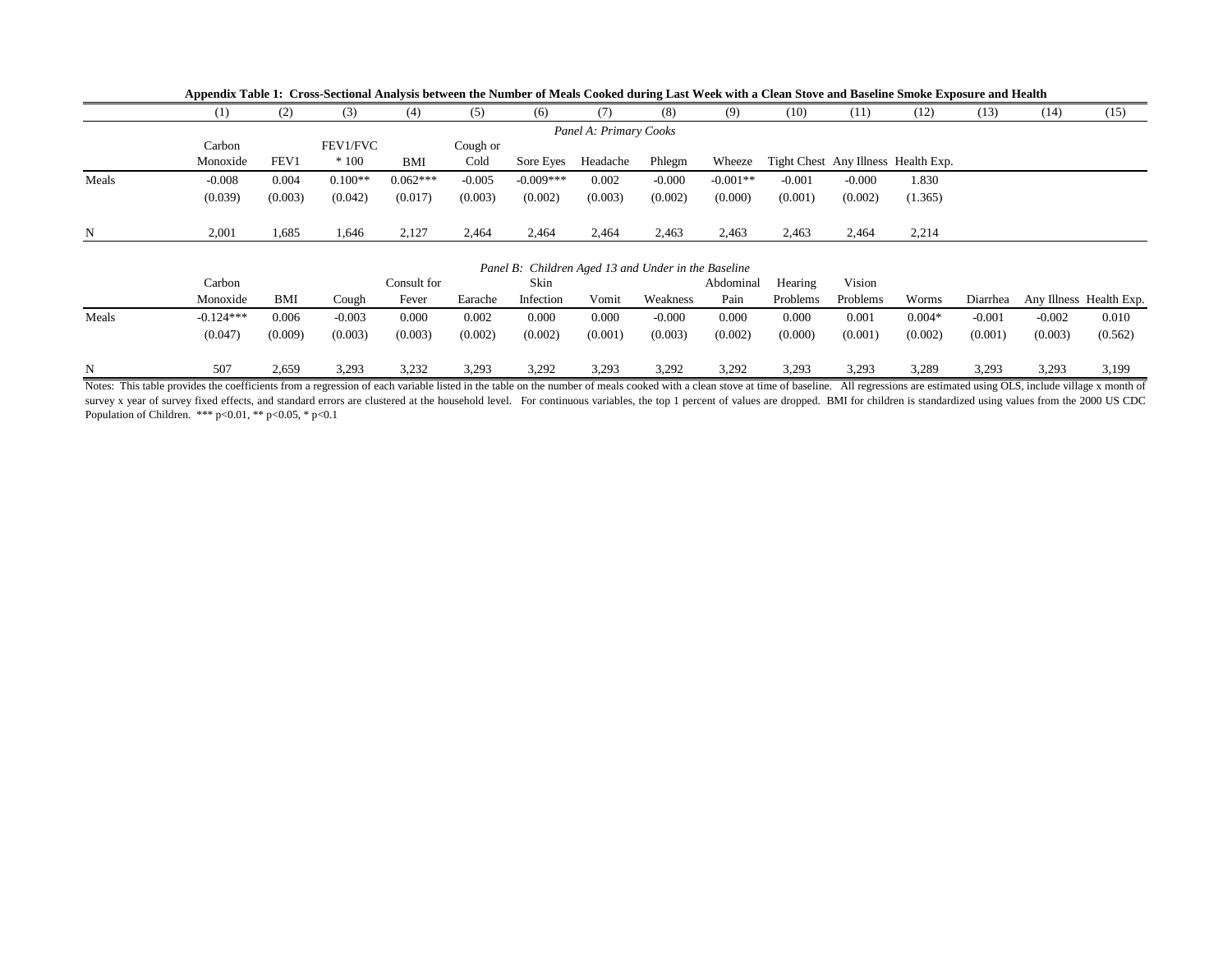| Appendix Table 2A: Randomization Check for Baseline Demographic Characteristics and Stove Use |                                                      |                               |                |                    |                                        |                     |
|-----------------------------------------------------------------------------------------------|------------------------------------------------------|-------------------------------|----------------|--------------------|----------------------------------------|---------------------|
|                                                                                               |                                                      | Means                         |                |                    | Differences, Conditional on Village FE |                     |
|                                                                                               | Control                                              | Lottery1                      | Lottery2       | Lottery1 - Control | Lottery <sub>2</sub> - Control         | Lottery1 - Lottery2 |
|                                                                                               | (1)                                                  | (2)                           | (3)            | (4)                | (5)                                    | (6)                 |
| Household Size                                                                                |                                                      | Panel A: Demographics<br>6.73 |                | $0.3548**$         | 0.2979*                                | 0.1802              |
|                                                                                               | 6.41<br>[3.18]                                       | [3.78]                        | 6.58<br>[3.52] | (0.1591)           | (0.1634)                               | (0.1787)            |
| Monthly Per Capita Household Expenditures                                                     | 470.10                                               | 475.05                        | 483.36         | 9.5308             | 16.3650                                | $-10.3258$          |
|                                                                                               | [295.12]                                             | [306.29]                      | [296.15]       | (13.8150)          | (14.6623)                              | (14.9032)           |
| Minority Household (Scheduled Caste or Tribe)                                                 | 0.40                                                 | 0.42                          | 0.48           | $-0.0225**$        | 0.0006                                 | $-0.0241*$          |
|                                                                                               | [0.49]                                               | [0.49]                        | [0.50]         | (0.0114)           | (0.0124)                               | (0.0125)            |
| Has Electricity in Household                                                                  | 0.47                                                 | 0.48                          | 0.46           | 0.0262             | 0.0180                                 | 0.0102              |
|                                                                                               | [0.50]                                               | [0.50]                        | [0.50]         | (0.0204)           | (0.0212)                               | (0.0211)            |
| Male Head Ever Attended School                                                                | 0.71                                                 | 0.71                          | 0.66           | 0.0093             | $-0.0239$                              | 0.0264              |
|                                                                                               | [0.45]                                               | [0.45]                        | [0.47]         | (0.0217)           | (0.0248)                               | (0.0245)            |
| Male Head Literate                                                                            | 0.62                                                 | 0.58                          | 0.54           | $-0.0178$          | $-0.0433$                              | 0.0183              |
|                                                                                               | [0.49]                                               | [0.49]                        | [0.50]         | (0.0249)           | (0.0270)                               | (0.0273)            |
| Female Head Ever Attended School                                                              | 0.31                                                 | 0.34                          | 0.30           | $0.0401*$          | $-0.0030$                              | 0.0319              |
|                                                                                               | [0.46]                                               | [0.47]                        | [0.46]         | (0.0224)           | (0.0232)                               | (0.0233)            |
| Female Head Literate                                                                          | 0.21                                                 | 0.21                          | 0.18           | 0.0086             | $-0.0193$                              | 0.0156              |
|                                                                                               | [0.40]                                               | $[0.41]$                      | [0.39]         | (0.0201)           | (0.0204)                               | (0.0204)            |
| Female Has a Savings Account                                                                  | 0.64                                                 | 0.69                          | 0.70           | 0.0353             | 0.0311                                 | 0.0012              |
|                                                                                               | [0.48]                                               | [0.46]                        | [0.46]         | (0.0222)           | (0.0229)                               | (0.0228)            |
|                                                                                               |                                                      |                               |                |                    |                                        |                     |
| P-value from Joint Test                                                                       |                                                      |                               |                | 0.09               | 0.79                                   | 0.31                |
|                                                                                               | Panel B: Baseline Stove Characteristics and Fuel Use |                               |                |                    |                                        |                     |
| <b>Traditional Stove</b>                                                                      | 0.989865                                             | 1.00                          | 0.99           | 0.0047             | $-0.0014$                              | 0.0051              |
|                                                                                               | [0.10]                                               | [0.07]                        | [0.10]         | (0.0042)           | (0.0052)                               | (0.0044)            |
| Any Type of "Clean Stove"                                                                     | 0.228604                                             | 0.24                          | 0.23           | 0.0176             | 0.0041                                 | 0.0028              |
|                                                                                               | [0.42]                                               | [0.43]                        | $[0.42]$       | (0.0192)           | (0.0199)                               | (0.0199)            |
| <b>Improved Stove</b>                                                                         | 0.012387                                             | 0.01                          | 0.01           | $-0.0012$          | $-0.0026$                              | 0.0038              |
|                                                                                               | [0.11]                                               | [0.10]                        | [0.07]         | (0.0051)           | (0.0049)                               | (0.0044)            |
| Kerosene                                                                                      | 0.109234                                             | 0.10                          | 0.10           | $-0.0034$          | $-0.0156$                              | 0.0080              |
|                                                                                               | [0.31]                                               | [0.31]                        | [0.29]         | (0.0148)           | (0.0153)                               | (0.0150)            |
| <b>Biogas</b>                                                                                 | 0.030405                                             | 0.03                          | 0.03           | $-0.0045$          | $-0.0037$                              | $-0.0049$           |
|                                                                                               | [0.17]                                               | [0.16]                        | [0.17]         | (0.0070)           | (0.0074)                               | (0.0072)            |
| <b>LPG</b>                                                                                    | 0.03491                                              | 0.05                          | 0.05           | 0.0124             | 0.0116                                 | 0.0030              |
|                                                                                               | [0.18]                                               | [0.21]                        | [0.22]         | (0.0094)           | (0.0101)                               | (0.0109)            |
| Electric                                                                                      | 0.095721                                             | 0.12                          | 0.11           | $0.0270**$         | 0.0144                                 | 0.0079              |
|                                                                                               | $[0.29]$                                             | $[0.32]$                      | [0.31]         | (0.0137)           | (0.0141)                               | (0.0147)            |
| Coal                                                                                          | 0.004505                                             | 0.00                          | 0.01           | $-0.0022$          | 0.0002                                 | $-0.0025$           |
|                                                                                               | [0.07]                                               | [0.05]                        | [0.07]         | (0.0029)           | (0.0036)                               | (0.0032)            |
| Cooked Most Meals with Traditional Stove in Last Week                                         | 0.941379                                             | 0.93                          | 0.92           | $-0.0135$          | $-0.0219*$                             | 0.0083              |
|                                                                                               | [0.24]                                               | [0.26]                        | [0.28]         | (0.0115)           | (0.0125)                               | (0.0132)            |
| <b>Meals Cooked Last Week</b>                                                                 | 13.64567                                             | 13.82                         | 13.80          | 0.1659             | 0.2457                                 | $-0.0444$           |
|                                                                                               | [4.34]                                               | [4.02]                        | [3.77]         | (0.2018)           | (0.2069)                               | (0.1977)            |
| Meals Cooked Last Week with Traditional Stove                                                 | 12.63883                                             | 12.59                         | 12.59          | $-0.0138$          | 0.0867                                 | $-0.0994$           |
|                                                                                               | [4.82]                                               | [4.53]                        | [4.57]         | (0.2209)           | (0.2332)                               | (0.2260)            |
| % Primary Cook Female                                                                         | 0.33                                                 | 0.31                          | 0.32           | $-0.0138$          | $-0.0078$                              | $-0.0077$           |
|                                                                                               | [0.47]                                               | $[0.46]$                      | [0.47]         | (0.0132)           | (0.0141)                               | (0.0138)            |
| Meals Cooked in Open Area Last Week                                                           | 7.40                                                 | 7.28                          | 7.72           | $-0.0779$          | 0.4041                                 | $-0.4473$           |
|                                                                                               | [7.06]                                               | [7.17]                        | [7.31]         | (0.3294)           | (0.3475)                               | (0.3524)            |
| Meals Cooked in Semi-open Area Last Week                                                      | 5.06                                                 | 5.18                          | 5.03           | 0.0744             | $-0.0465$                              | 0.1195              |
|                                                                                               | [7.03]                                               | [6.84]                        | [6.68]         | (0.3140)           | (0.3254)                               | (0.3255)            |
| Meals Cooked in Enclosed Area Last Week                                                       | 0.83                                                 | 0.94                          | 0.79           | 0.0956             | $-0.0781$                              | 0.1429              |
|                                                                                               | [3.19]                                               | [3.27]                        | [3.05]         | (0.1551)           | (0.1578)                               | (0.1605)            |
| Ever Use Wood                                                                                 | 0.98                                                 | 0.99                          | 0.99           | 0.0091             | 0.0023                                 | $0.0090*$           |
|                                                                                               | [0.14]                                               | [0.09]                        | [0.12]         | (0.0057)           | (0.0066)                               | (0.0053)            |
| Minutes Spent Gathering Wood Yesterday (if gathered wood)                                     | 39.17                                                | 34.49                         | 30.85          | $-5.4793$          | $-8.6115$                              | 2.5935              |
|                                                                                               | [153.17]                                             | [122.92]                      | [124.02]       | (6.0091)           | (6.2671)                               | (5.0401)            |
| Wood Used for Last Meal (in kg)                                                               | 4.96                                                 | 5.10                          | 4.80           | 0.4617             | 0.3894                                 | $-0.3731$           |
|                                                                                               | $[6.13]$                                             | [7.04]                        | [5.57]         | (0.4799)           | (0.4716)                               | (0.5133)            |
| Meals Per Bundle of Wood                                                                      | 5.19                                                 | 5.04                          | 4.88           | $-0.0204$          | $-0.0561$                              | $-0.0551$           |
|                                                                                               | [7.23]                                               | $[6.06]$                      | [8.38]         | (0.3554)           | (0.4300)                               | (0.4002)            |
| Household Gathers Wood                                                                        | 0.82                                                 | 0.87                          | 0.81           | $0.0369**$         | $-0.0170$                              | $0.0541***$         |
|                                                                                               | [0.39]                                               | [0.34]                        | [0.39]         | (0.0162)           | (0.0178)                               | (0.0170)            |
| Ever Bought Wood                                                                              | 0.37                                                 | 0.33                          | 0.36           | $-0.0195$          | 0.0117                                 | $-0.0199$           |
|                                                                                               | [0.48]                                               | $[0.47]$                      | [0.48]         | (0.0195)           | (0.0202)                               | (0.0203)            |
| Ever Sold Wood                                                                                | 0.20                                                 | 0.19                          | 0.21           | $-0.0117$          | $-0.0100$                              | $-0.0015$           |
|                                                                                               | [0.40]                                               | [0.39]                        | $[0.41]$       | (0.0139)           | (0.0146)                               | (0.0142)            |
|                                                                                               |                                                      |                               |                |                    |                                        |                     |
| P-values from Joint Test                                                                      |                                                      |                               |                | 0.23               | 0.90                                   | 0.29                |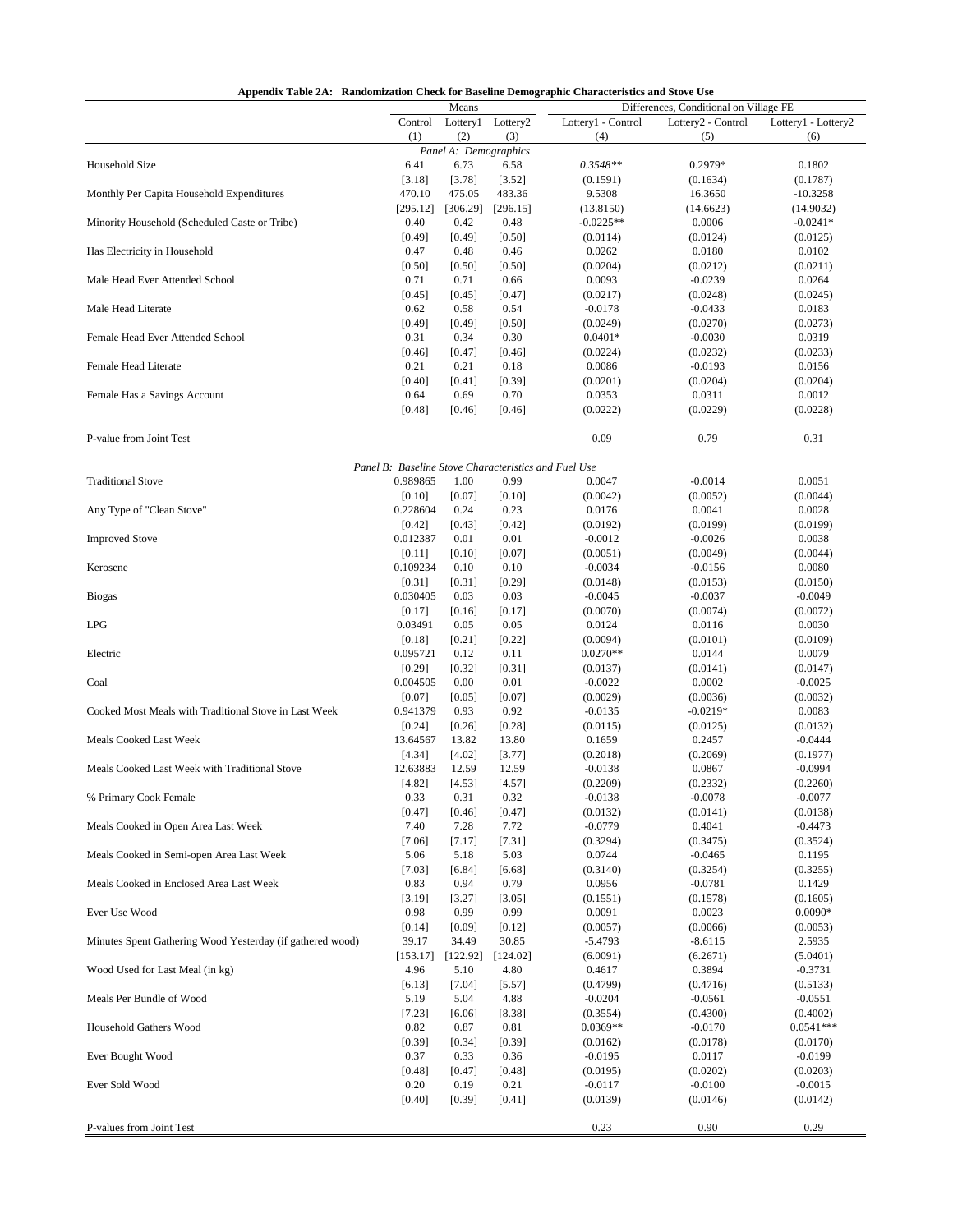| Appendix Table 2B: Randomization Check for Baseline CO and Health |  |  |  |
|-------------------------------------------------------------------|--|--|--|
|-------------------------------------------------------------------|--|--|--|

|                                  |                | Means          |                                 | Differences, Conditional on Village FE |                         |                          |  |  |  |
|----------------------------------|----------------|----------------|---------------------------------|----------------------------------------|-------------------------|--------------------------|--|--|--|
|                                  | Control        | Lottery1       | Lottery2                        | Lottery1 - Control                     | Lottery2 - Control      | Lottery1 - Lottery2      |  |  |  |
|                                  | (1)            | (2)            | (3)                             | (4)                                    | (5)                     | (6)                      |  |  |  |
|                                  |                |                | Panel A: Primary Cooks          |                                        |                         |                          |  |  |  |
| Carbon Monoxide                  | 7.91           | 7.53           | 7.88                            | $-0.4293$                              | 0.1240                  | $-0.6220*$               |  |  |  |
|                                  | [6.59]         | [5.68]         | [6.46]                          | (0.3313)                               | (0.3749)                | (0.3307)                 |  |  |  |
| FEV1                             | 1.97           | 1.97           | 1.96                            | 0.0102                                 | $-0.0006$               | 0.0055                   |  |  |  |
|                                  | [0.37]         | [0.37]         | [0.37]                          | (0.0219)                               | (0.0231)                | (0.0228)                 |  |  |  |
| <b>FVC</b>                       | 2.30           | 2.32           | 2.28                            | 0.0235                                 | 0.0028                  | 0.0152                   |  |  |  |
|                                  | [0.45]         | [0.44]         | [0.42]                          | (0.0261)                               | (0.0272)                | (0.0264)                 |  |  |  |
| FEV1/FVC                         | 89.54          | 89.60          | 89.79                           | $-0.0816$                              | $-0.1892$               | 0.0325                   |  |  |  |
|                                  | [5.92]         | [6.52]         | [5.89]                          | (0.3541)                               | (0.3612)                | (0.3786)                 |  |  |  |
| <b>BMI</b>                       | 19.04          | 18.78          | 18.86                           | $-0.1665$                              | 0.0078                  | $-0.2254*$               |  |  |  |
|                                  | [2.49]         | [2.55]         | [2.50]                          | (0.1241)                               | (0.1332)                | (0.1293)                 |  |  |  |
| Cold or Cough                    | 0.53           | 0.49           | 0.54                            | $-0.0351$                              | 0.0230                  | $-0.0513**$              |  |  |  |
|                                  | [0.50]<br>0.85 | [0.50]<br>0.84 | [0.50]<br>0.91                  | (0.0241)                               | (0.0251)<br>$0.0541***$ | (0.0249)<br>$-0.0594***$ |  |  |  |
| Any Illness                      |                |                |                                 | $-0.0054$                              |                         |                          |  |  |  |
| Phlegm                           | [0.36]<br>0.14 | [0.36]<br>0.12 | [0.29]<br>0.13                  | (0.0174)<br>$-0.0194$                  | (0.0166)<br>$-0.0008$   | (0.0164)<br>$-0.0102$    |  |  |  |
|                                  | [0.35]         | [0.32]         | [0.34]                          | (0.0161)                               | (0.0174)                | (0.0168)                 |  |  |  |
| Headache                         | 0.51           | 0.48           | 0.49                            | $-0.0316$                              | $-0.0296$               | 0.0015                   |  |  |  |
|                                  | [0.50]         | [0.50]         | [0.50]                          | (0.0237)                               | (0.0249)                | (0.0251)                 |  |  |  |
| Sore eyes                        | 0.29           | 0.27           | 0.28                            | $-0.0132$                              | 0.0044                  | $-0.0095$                |  |  |  |
|                                  | [0.46]         | [0.45]         | [0.45]                          | (0.0215)                               | (0.0225)                | (0.0224)                 |  |  |  |
| Wheezing                         | 0.01           | 0.01           | 0.01                            | $-0.0028$                              | $-0.0013$               | $-0.0028$                |  |  |  |
|                                  | [0.12]         | [0.10]         | [0.10]                          | (0.0051)                               | (0.0053)                | (0.0048)                 |  |  |  |
| Tightness in Chest               | 0.04           | 0.04           | 0.05                            | 0.0028                                 | 0.0030                  | $-0.0054$                |  |  |  |
|                                  | [0.20]         | [0.21]         | [0.21]                          | (0.0099)                               | (0.0105)                | (0.0102)                 |  |  |  |
| <b>Total Health Expenditures</b> | 70.49          | 73.68          | 66.38                           | 4.8840                                 | $-2.9045$               | 7.4965                   |  |  |  |
|                                  | [187.88]       | [182.08]       | [180.75]                        | (9.5248)                               | (9.5478)                | (9.4762)                 |  |  |  |
|                                  |                |                |                                 |                                        |                         |                          |  |  |  |
| P-value from Joint Test          |                |                |                                 | 0.212                                  | 0.528                   | 0.054                    |  |  |  |
|                                  |                |                |                                 |                                        |                         |                          |  |  |  |
|                                  |                |                | Panel B: Children Under Aged 13 |                                        |                         |                          |  |  |  |
| Carbon Monoxide                  | 6.63           | 5.90           | 6.89                            | $-0.4398$                              | 0.2126                  | $-0.7463$                |  |  |  |
|                                  | [5.48]         | [4.74]         | [5.55]                          | (0.5464)                               | (0.7118)                | (0.6406)                 |  |  |  |
| <b>BMI</b>                       | $-1.82$        | $-1.89$        | $-1.85$                         | $-0.0479$                              | 0.0342                  | $-0.0772$                |  |  |  |
|                                  | [1.30]         | [1.30]         | [1.27]                          | (0.0704)                               | (0.0732)                | (0.0707)                 |  |  |  |
| Cough                            | 0.39           | 0.42           | 0.38                            | $0.0517**$                             | $-0.0026$               | $0.0590**$               |  |  |  |
|                                  | [0.49]         | [0.49]         | [0.49]                          | (0.0239)                               | (0.0255)                | (0.0243)                 |  |  |  |
| Consulted for Fever              | 0.28           | 0.25           | 0.28                            | $-0.0256$                              | $-0.0204$               | $-0.0137$                |  |  |  |
|                                  | [0.45]         | [0.43]         | [0.45]                          | (0.0202)                               | (0.0221)                | (0.0212)                 |  |  |  |
| Earache                          | 0.09           | 0.09           | 0.09                            | 0.0102                                 | 0.0024                  | 0.002                    |  |  |  |
| Skin                             | [0.28]         | [0.29]         | [0.28]                          | (0.0130)                               | (0.0139)                | (0.0140)                 |  |  |  |
|                                  | 0.13<br>[0.34] | 0.14<br>[0.34] | 0.13<br>[0.34]                  | 0.0120<br>(0.0164)                     | 0.0009<br>(0.0168)      | 0.0072<br>(0.0164)       |  |  |  |
| Any Illness                      | 0.73           | 0.73           | 0.74                            | $-0.0007$                              | $-0.0102$               | $-0.0032$                |  |  |  |
|                                  | [0.44]         | [0.44]         | [0.44]                          | (0.0222)                               | (0.0227)                | (0.0222)                 |  |  |  |
| Vision Problems                  | 0.01           | 0.01           | 0.01                            | $-0.0038$                              | $-0.0004$               | $-0.0011$                |  |  |  |
|                                  | [0.12]         | [0.10]         | [0.11]                          | (0.0046)                               | (0.0046)                | (0.0046)                 |  |  |  |
| <b>Hearing Problems</b>          | 0.01           | 0.02           | 0.01                            | 0.0031                                 | $-0.0034$               | $0.0094*$                |  |  |  |
|                                  | [0.11]         | [0.12]         | [0.10]                          | (0.0049)                               | (0.0047)                | (0.0051)                 |  |  |  |
| Vomiting                         | 0.07           | $0.08\,$       | 0.09                            | 0.0094                                 | 0.0116                  | $-0.0026$                |  |  |  |
|                                  | $[0.25]$       | $[0.27]$       | $[0.28]$                        | (0.0115)                               | (0.0124)                | (0.0129)                 |  |  |  |
| Diarrhea                         | 0.07           | 0.08           | 0.08                            | $-0.0022$                              | $-0.0082$               | 0.0091                   |  |  |  |
|                                  | [0.26]         | [0.27]         | [0.27]                          | (0.0118)                               | (0.0129)                | (0.0124)                 |  |  |  |
| Abdominal Pain                   | 0.14           | 0.15           | 0.14                            | 0.0039                                 | 0.0008                  | 0.0078                   |  |  |  |
|                                  | [0.35]         | [0.35]         | [0.35]                          | (0.0162)                               | (0.0172)                | (0.0166)                 |  |  |  |
| Worms                            | 0.09           | 0.11           | 0.09                            | 0.0165                                 | $-0.0108$               | 0.0209                   |  |  |  |
|                                  | [0.28]         | [0.31]         | [0.28]                          | (0.0144)                               | (0.0158)                | (0.0157)                 |  |  |  |
| Weakness                         | 0.21           | 0.21           | 0.22                            | $-0.0100$                              | $-0.0062$               | $-0.0066$                |  |  |  |
|                                  | [0.41]         | [0.41]         | [0.42]                          | (0.0192)                               | (0.0215)                | (0.0203)                 |  |  |  |
| <b>Total Health Expenditures</b> | 44.61          | 48.89          | 45.26                           | 4.9607                                 | 0.7712                  | 3.7218                   |  |  |  |
|                                  | [101.22]       | [99.72]        | [106.05]                        | (4.6885)                               | (5.2102)                | (5.0337)                 |  |  |  |
|                                  |                |                |                                 |                                        |                         |                          |  |  |  |
| P-value from Joint Test          |                |                |                                 | 0.777                                  | 0.834                   | 0.775                    |  |  |  |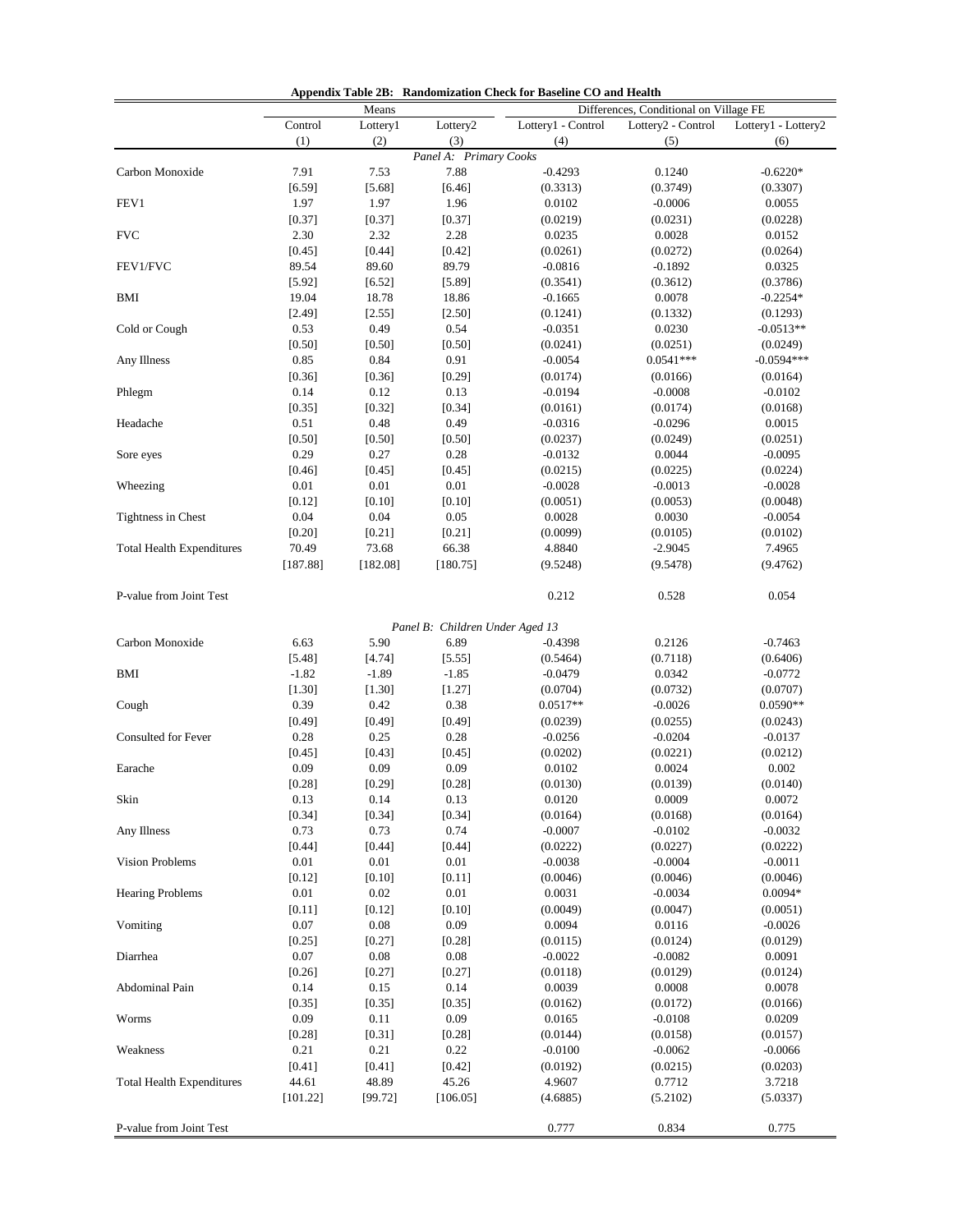|                    | . .     |           | o       |                      |         |          |
|--------------------|---------|-----------|---------|----------------------|---------|----------|
|                    |         | Household |         | <b>Primary Cooks</b> |         | Children |
|                    | (1)     | (2)       | (3)     | (4)                  | (5)     | (6)      |
| Treat              | 0.001   |           | 0.003   |                      | 0.011   |          |
|                    | (0.006) |           | (0.008) |                      | (0.010) |          |
| Treat * Baseline   |         | 0.004     |         | $-0.001$             |         | $0.031*$ |
|                    |         | (0.006)   |         | (0.002)              |         | (0.017)  |
| Treat * CHS        |         | 0.011     |         | $0.030**$            |         | $-0.001$ |
|                    |         | (0.010)   |         | (0.014)              |         | (0.012)  |
| Treat * Midline    |         | $-0.007$  |         | $-0.009$             |         | 0.003    |
|                    |         | (0.009)   |         | (0.016)              |         | (0.017)  |
| Treat * Endline    |         | $-0.004$  |         | $-0.010$             |         | 0.012    |
|                    |         | (0.010)   |         | (0.017)              |         | (0.016)  |
|                    |         |           |         |                      |         |          |
| N                  | 10,296  | 10,296    | 10,012  | 10,012               | 25,948  | 25,948   |
| Control Group Mean | 0.0670  | 0.0670    | 0.136   | 0.136                | 0.354   | 0.354    |

**Appendix Table 3: Testing for Survey Attrition**

Notes: This table provides results on whether there exists differential survey attrition by treatment status. The dependent variable is a dummy variable that indicates whether the household (or individual) was not included in the survey. CHS is the continuous health survey conducted between the baseline and midline survey. All regressions include village x survey fixed effects and standard errors are clustered at the household level. \*\*\* p<0.01, \*\* p<0.05, \* p<0.1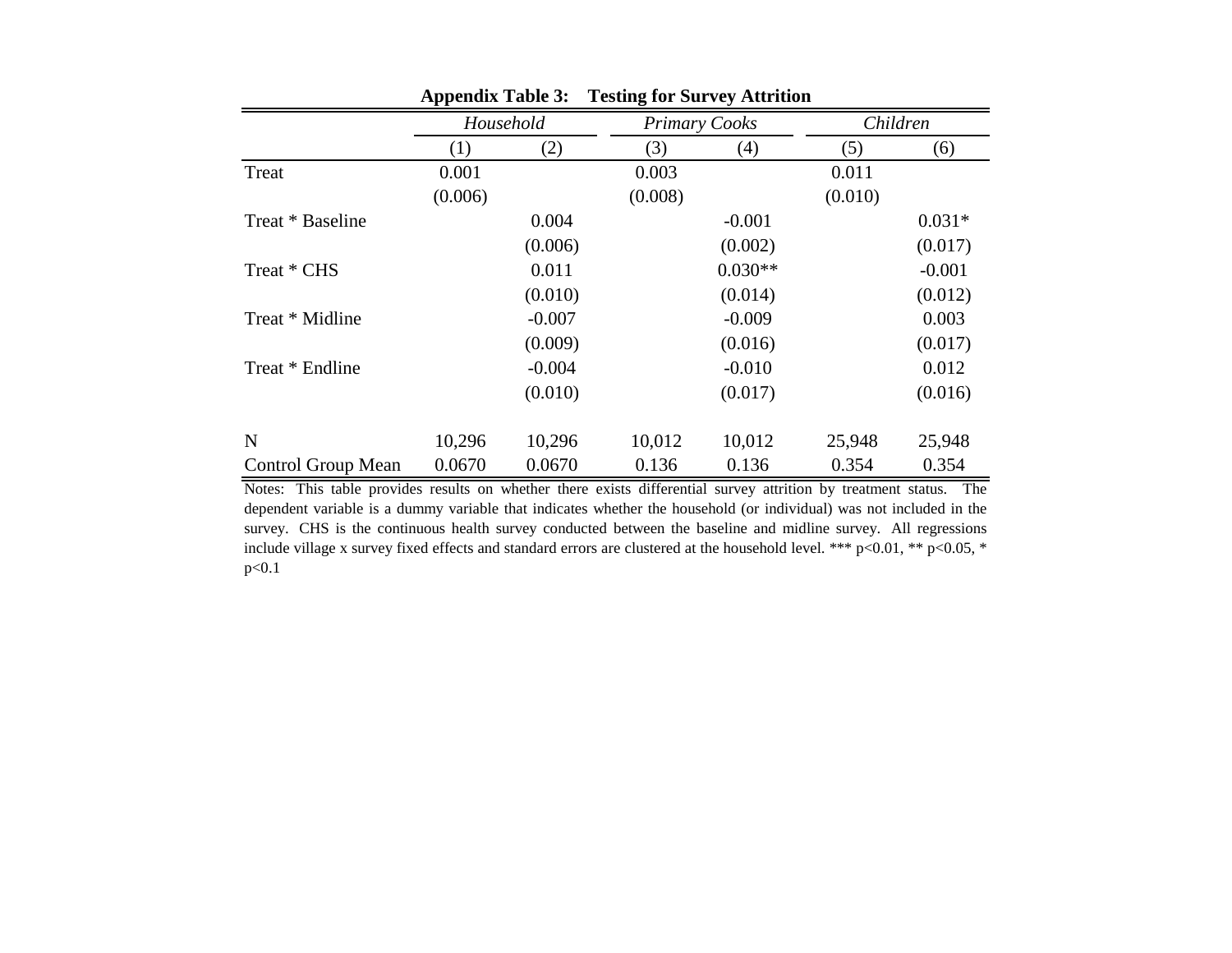|                                                               | Year 1 | Year 2 | Year 3 | Year 4 |
|---------------------------------------------------------------|--------|--------|--------|--------|
|                                                               | (1)    | (2)    | (3)    | (4)    |
|                                                               |        |        |        |        |
| Insufficient Kitchen Space/Family Size and Stove Do Not Match | 0.28   | 0.34   | 0.22   | 0.19   |
| Does Not Want A Double Pot                                    | 0.01   | 0.02   | 0.02   | 0.01   |
| <b>Already Owns a Better Stove</b>                            | 0.06   | 0.08   | 0.03   | 0.04   |
| Will Build Soon                                               | 0.27   | 0.21   | 0.38   | 0.15   |
| Not Interested in Building                                    | 0.07   | 0.15   | 0.06   | 0.26   |
| Destroyed by User                                             | 0.02   | 0.06   | 0.23   | 0.32   |
| Other                                                         | 0.24   | 0.11   | 0.06   | 0.04   |

**Appendix Table 4: Reasons for Not Having a Stove, by Year of Stove Being Offered in Your Village**

Notes: This table provides information on why households did not have a stove, by years since stove was offered in their village.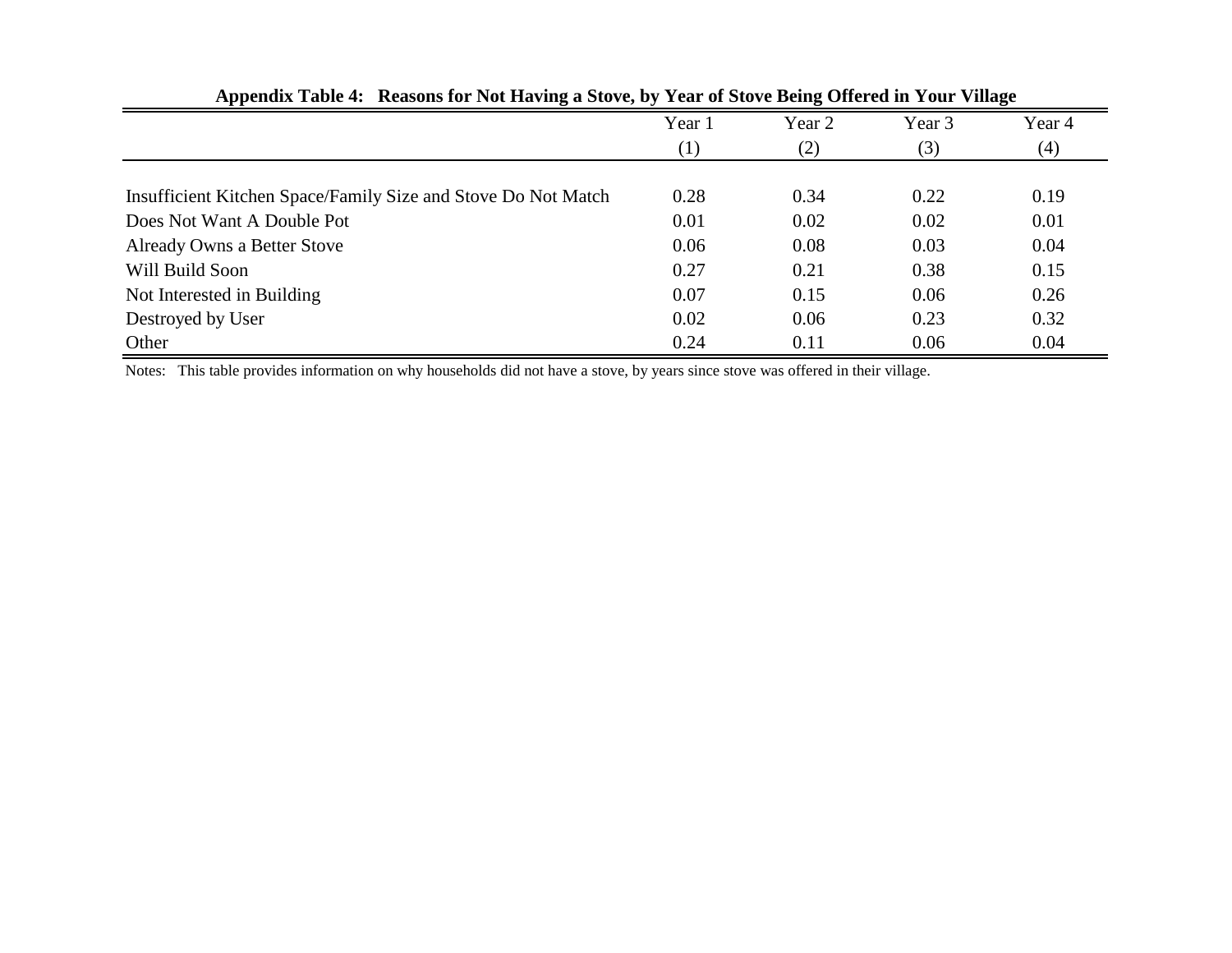|                                            |                                                                           | <b>Appendix Table 5: Heterogeneity in Effects</b>                                                     |                             |                 |
|--------------------------------------------|---------------------------------------------------------------------------|-------------------------------------------------------------------------------------------------------|-----------------------------|-----------------|
|                                            |                                                                           |                                                                                                       | Carbon Monoxide             |                 |
|                                            | <b>Gram Vikas</b><br><b>Improved Stove</b><br>at Time of<br>Survey<br>(1) | Number of<br><b>Meals Cooked</b><br>with any Good<br>Condition, Low-<br><b>Polluting Stove</b><br>(2) | <b>Primary Cooks</b><br>(3) | Children<br>(4) |
|                                            | Panel A: Improved Stove in HH at Baseline                                 |                                                                                                       |                             |                 |
| Treat * Stove in HH                        | $-0.101***$                                                               | $-1.333***$                                                                                           | 0.514                       | $-0.431$        |
|                                            | (0.025)                                                                   | (0.421)                                                                                               | (0.436)                     | (0.416)         |
|                                            |                                                                           | Panel B: Below Median per capita Consumption                                                          |                             |                 |
| Treat * Below Median per capita Consumptio | $-0.015$                                                                  | 0.202                                                                                                 | $-0.138$                    | 0.426           |
|                                            | (0.021)                                                                   | (0.334)                                                                                               | (0.374)                     | (0.344)         |
|                                            | Panel C: HH Head Any Education                                            |                                                                                                       |                             |                 |
| Treat * HH Head Any Education              | $-0.017***$                                                               | $-0.116**$                                                                                            | 0.061                       | $-0.001$        |
|                                            | (0.003)                                                                   | (0.052)                                                                                               | (0.053)                     | (0.052)         |
|                                            | Panel D: HH Head Any Education (binary)                                   |                                                                                                       |                             |                 |
| Treat * HH Head Any Education (binary)     | $-0.075***$                                                               | $-0.312$                                                                                              | $0.677*$                    | 0.064           |
|                                            | (0.022)                                                                   | (0.349)                                                                                               | (0.378)                     | (0.350)         |
|                                            | Panel E: Low Caste/Tribe                                                  |                                                                                                       |                             |                 |
| Treat *Low Caste/Tribe                     | $0.089***$                                                                | $1.610***$                                                                                            | $-0.208$                    | $-0.093$        |
|                                            | (0.022)                                                                   | (0.348)                                                                                               | (0.399)                     | (0.371)         |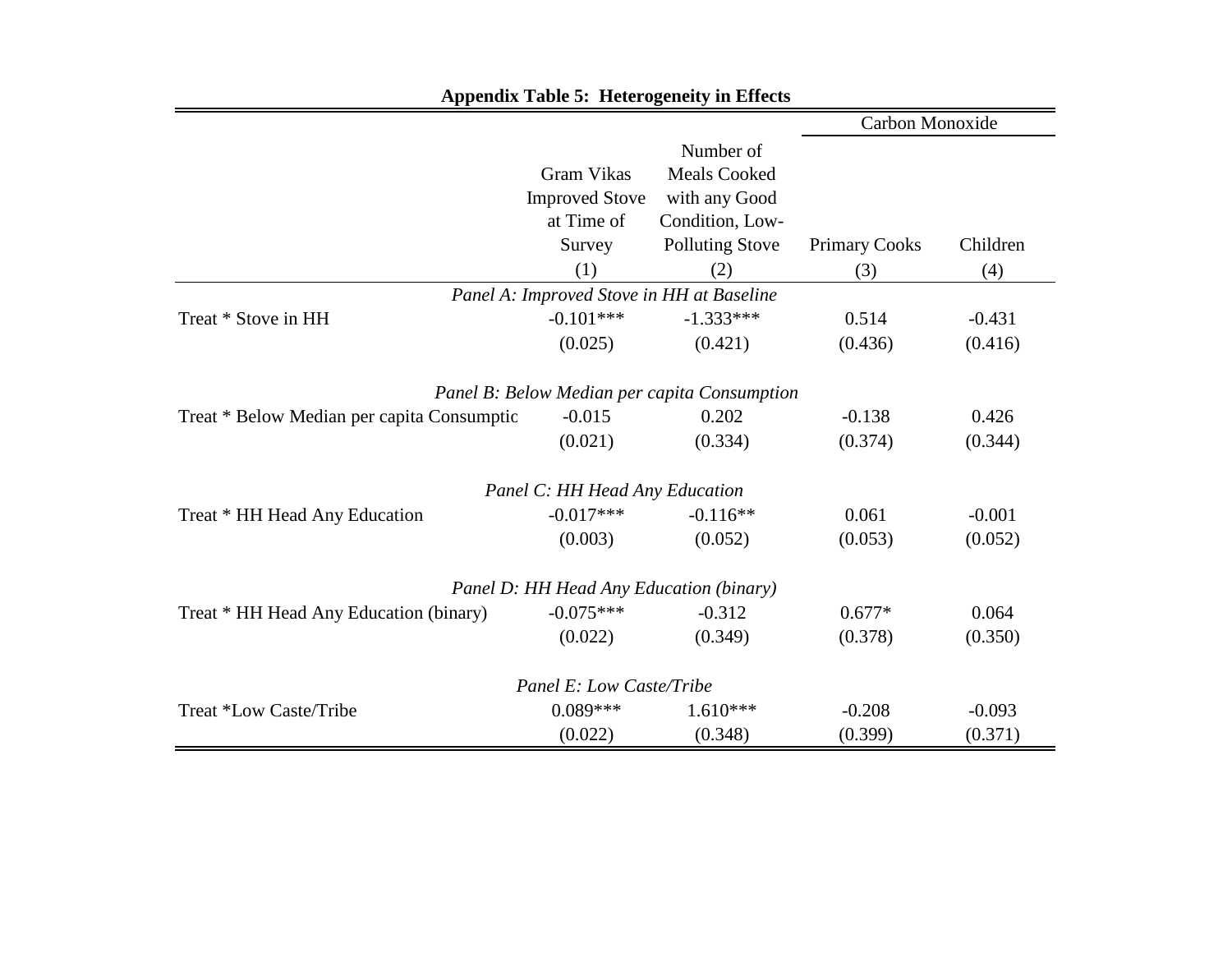|                                             | Male Smokes |
|---------------------------------------------|-------------|
|                                             | (1)         |
| Panel A: Overall Treatment Effect           |             |
| Treat                                       | 0.009       |
|                                             | (0.009)     |
| Panel B: By Months Since Stove Construction |             |
| Treat x $I(0 \text{ to } 12 \text{ mo})$    | 0.012       |
|                                             | (0.014)     |
| Treat x $I(13 \text{ to } 24 \text{ mo})$   | $-0.014$    |
|                                             | (0.020)     |
| Treat x $I(25 \text{ to } 36 \text{ mo})$   | 0.014       |
|                                             | (0.013)     |
| Treat x $I(37 \text{ to } 48 \text{ mo})$   | 0.014       |
|                                             | (0.015)     |
| N                                           | 5,618       |
| Control Group Mean                          | 0.120       |

# **Appendix Table 6: Reduced Form Effect of Stoves on Male Smoking**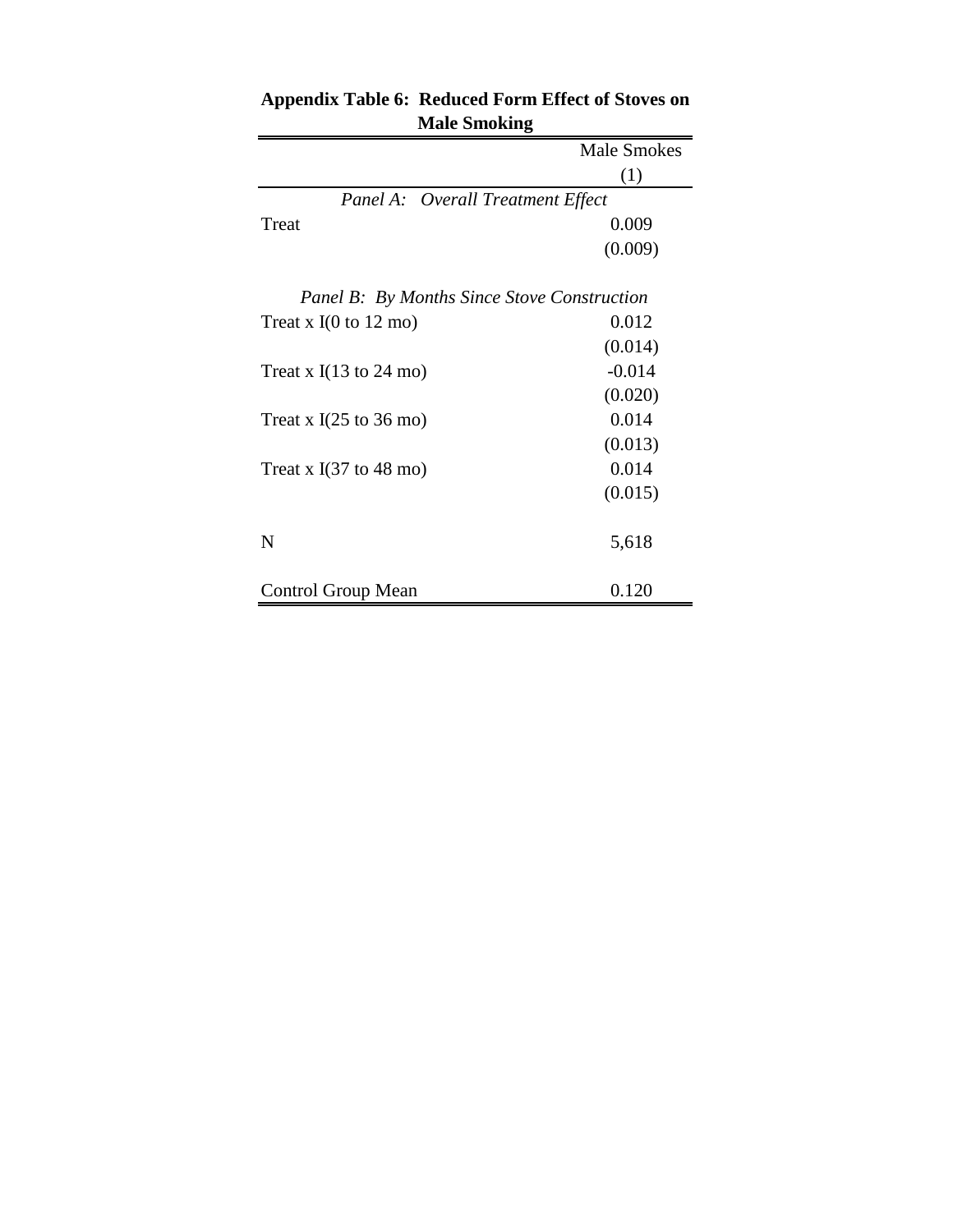|                           |          | Total Number of Meals Number of People Cooked Number of Minutes Spent |                         |
|---------------------------|----------|-----------------------------------------------------------------------|-------------------------|
|                           | Cooked   | for                                                                   | Cooking at Arm's Length |
|                           | Ð        | (2)                                                                   | 3)                      |
| Treat                     | $-0.108$ | 0.082                                                                 | $-0.431$                |
|                           | (0.392)  | (0.112)                                                               | (0.816)                 |
| N                         | 4,663    | 2,677                                                                 | 2,625                   |
| <b>Control Group Mean</b> | 19.86    | 4.742                                                                 | 31.84                   |

## **Appendix Table 7: Exploring Possible Spillovers**

Notes: Using data from the midline survey, we explore the effect of being on the treatment group on the number of minutes spent cooking at arm's length of the stove and the number of household members cooked for. We control for the baseline value of the variable for additional power. \*\*\* p<0.01, \*\* p<0.05, \* p<0.1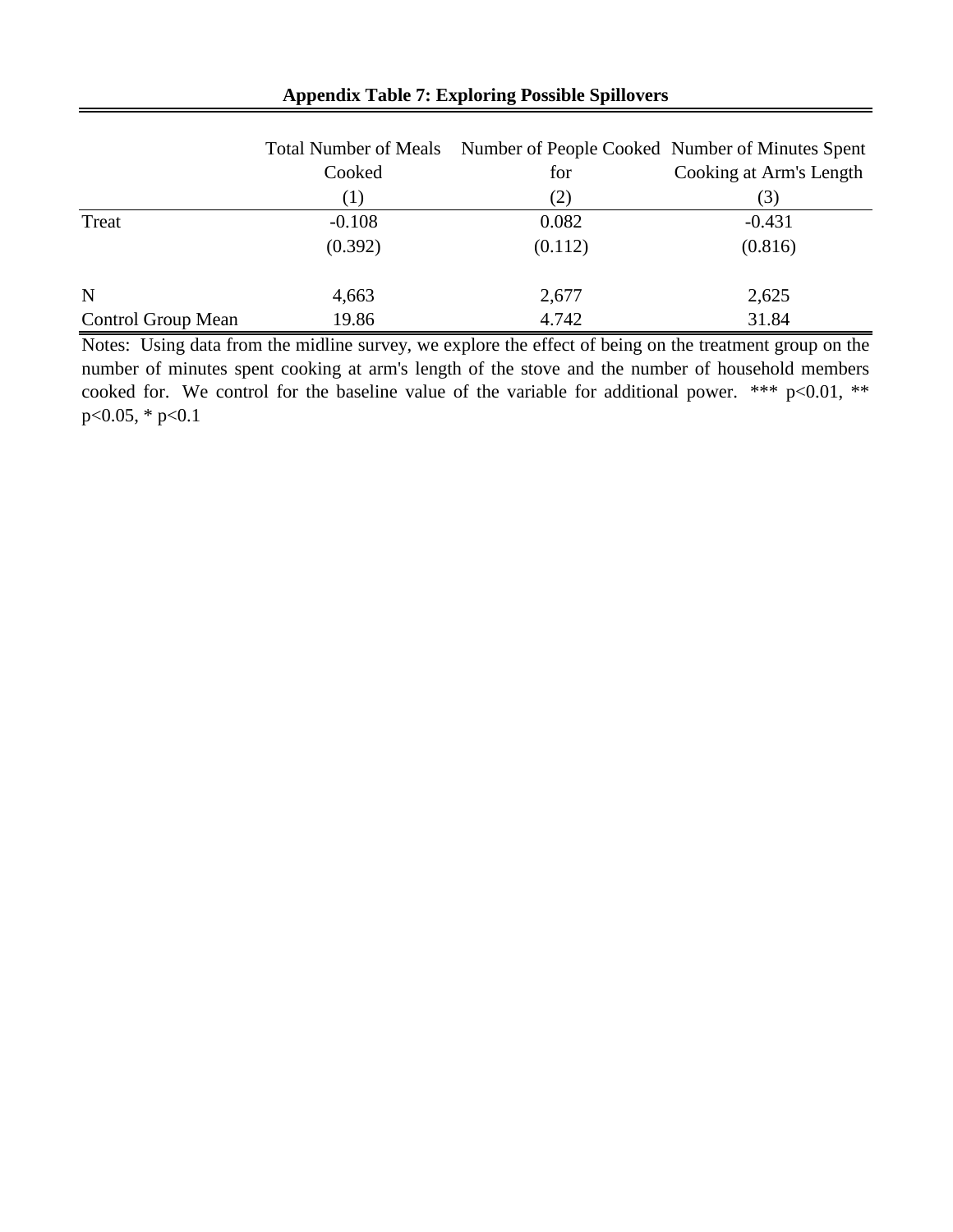|                    |           | . .            |         |                                                     |                    |               |                       |         |          |
|--------------------|-----------|----------------|---------|-----------------------------------------------------|--------------------|---------------|-----------------------|---------|----------|
|                    | (1)       | (2)            | (3)     | (4)                                                 | (5)                | (6)           | (7)                   | (8)     | (9)      |
|                    |           |                |         | Panel A: Primary Cooks                              |                    |               |                       |         |          |
|                    |           |                |         |                                                     |                    |               |                       |         |          |
|                    | Sore Eyes | Headache       | Phlegm  | Wheeze                                              | <b>Tight Chest</b> | BP - Systolic | <b>BP</b> - Diastolic |         |          |
| Treat              | $-0.005$  | $-0.005$       | 0.007   | $-0.001$                                            | $-0.005$           | 0.608         | $-0.013$              |         |          |
|                    | (0.010)   | (0.015)        | (0.008) | (0.002)                                             | (0.004)            | (0.656)       | (0.428)               |         |          |
| $\mathbf N$        | 5,323     | 5,323          | 3,571   | 3,569                                               | 3,569              | 3,079         | 3,079                 |         |          |
| Control Group Mean | 0.111     | 0.358          | 0.0534  | 0.00495                                             | 0.0171             | 111.6         | 73.35                 |         |          |
|                    |           |                |         |                                                     |                    |               |                       |         |          |
|                    |           |                |         | Panel B: Children Aged 13 and Under in the Baseline |                    |               |                       |         |          |
|                    |           |                |         |                                                     | Abdominal          | Hearing       | Vision                |         |          |
|                    | Earache   | Skin Infection | Vomit   | Weakness                                            | Pain               | Problems      | Problems              | Worms   | Diarrhea |
| Treat              | $-0.004$  | 0.001          | 0.008   | $-0.001$                                            | 0.008              | $-0.000$      | $0.004***$            | 0.004   | 0.003    |
|                    | (0.004)   | (0.005)        | (0.005) | (0.008)                                             | (0.008)            | (0.001)       | (0.001)               | (0.005) | (0.008)  |
| $\mathbf N$        | 10,350    | 10,350         | 6,961   | 6,960                                               | 6,959              | 6,957         | 6,956                 | 6,522   | 6,959    |
| Control Group Mean | 0.0346    | 0.0421         | 0.0343  | 0.0706                                              | 0.0764             | 0.00200       | 0.00143               | 0.0265  | 0.0718   |

**Appendix Table 8: Reduced Form Effect of Program on the Health, Additional Variables**

Notes: This table provides the reduced form effect of being offered a GV stove on health. All regressions in Panel A - B are estimated using OLS, include village x month of survey x year of survey fixed effects, and standard errors are clustered at the household level. For all variables except blood pressure, we additionally include the baseline value. For continuous variables, the top 1 percent of values are dropped. \*\*\* p<0.01, \*\* p<0.05, \* p<0.1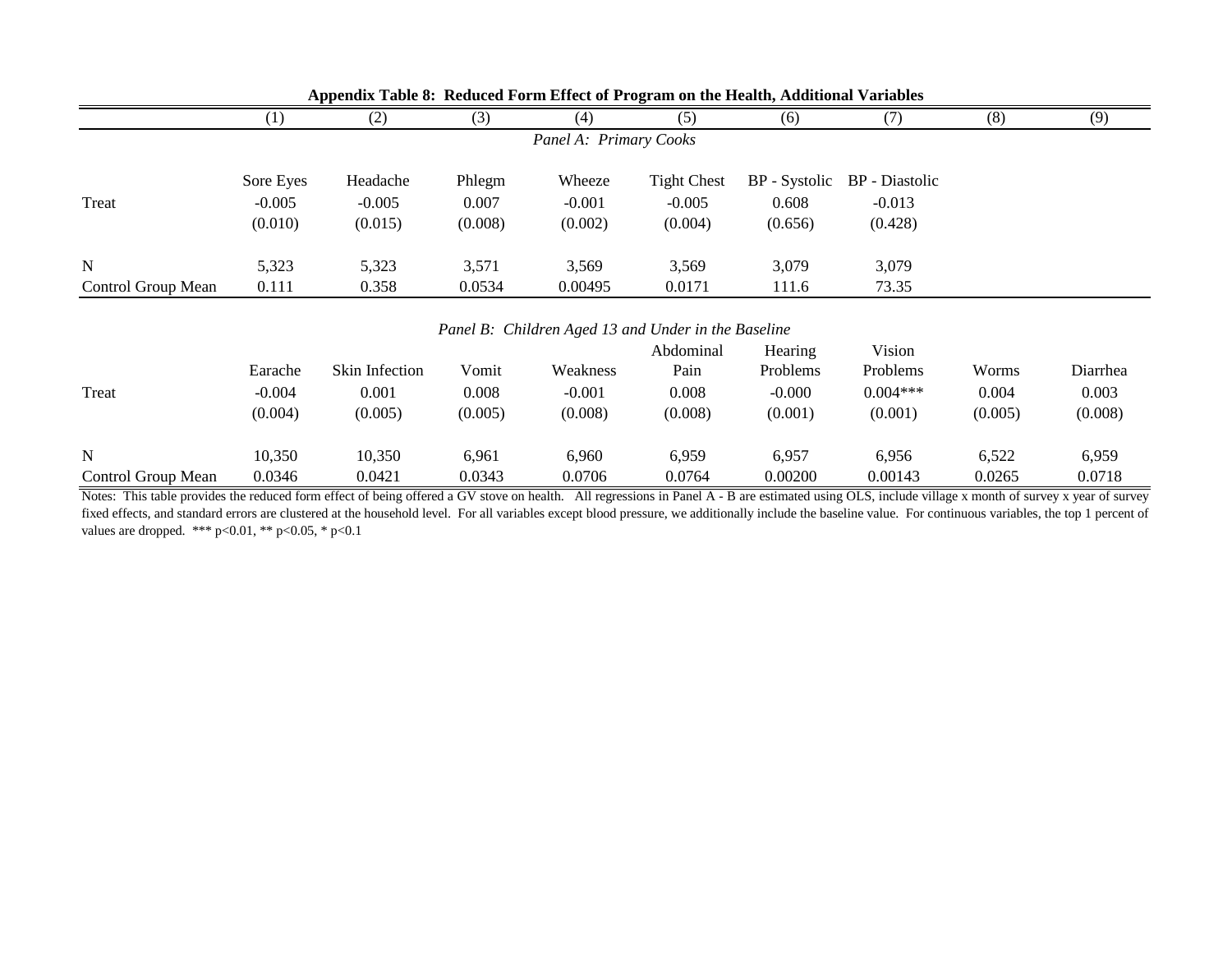|                                                    |                                      |                  |             | <b>Appendix Table 9: Summary of RESPIRE Findings</b> |        |                  |                |          |         |                     |
|----------------------------------------------------|--------------------------------------|------------------|-------------|------------------------------------------------------|--------|------------------|----------------|----------|---------|---------------------|
|                                                    | <b>Adjusted Estimate</b><br>Estimate |                  |             |                                                      |        |                  |                |          |         | <b>Imputed Data</b> |
|                                                    |                                      |                  |             | 95%                                                  |        |                  |                |          |         |                     |
|                                                    |                                      | Point            |             | Confidence                                           | Point  |                  | 95% Confidence | Point    |         | 95% Confidence      |
| Outcome                                            | Study                                | Estimate P-Value |             | Interval                                             |        | Estimate P-Value | Interval       | Estimate | P-Value | Interval            |
| (1)                                                | (2)                                  | (3)              | (4)         | (5)                                                  | (6)    | (7)              | (8)            | (9)      | (10)    | (11)                |
|                                                    |                                      |                  |             | A. Smoke Exposure                                    |        |                  |                |          |         |                     |
| Carbon Monoxide Passive Diffusion Tubes: Child     | (1)                                  | $-52%$           |             | $[-56, -47]$                                         |        |                  |                |          |         |                     |
| Carbon Monoxide Passive Diffusion Tubes: Mother    | (1)                                  | $-61%$           |             | $[-65, -57]$                                         |        |                  |                |          |         |                     |
| Continuous Carbon Monoxide Monitors                | (1)                                  | $-90%$           |             | $[-92, -87]$                                         |        |                  |                |          |         |                     |
| PM 2.5                                             | (2)                                  | $-61%$           |             |                                                      |        |                  |                |          |         |                     |
|                                                    |                                      |                  |             | <b>B.</b> Lung Functioning                           |        |                  |                |          |         |                     |
| FEV (6, 12 and 18 months) (5)                      | (5)                                  | $-0.02$          |             | $[-0.09, 0.04]$                                      |        |                  |                |          |         |                     |
| FVC $(6, 12 \text{ and } 18 \text{ months})$ $(5)$ | (5)                                  | $-0.04$          |             | $[-0.01, 0.03]$                                      |        |                  |                |          |         |                     |
| (FEV1:FVC) *100 (6, 12, and 18 months) (5)         | (5)                                  | 0.41             |             | $[-0.44, 1.27]$                                      |        |                  |                |          |         |                     |
|                                                    |                                      |                  |             |                                                      |        |                  |                |          |         |                     |
|                                                    |                                      |                  |             | C. Blood Pressure                                    |        |                  |                |          |         |                     |
| SBP Estimate (2)                                   | (2)                                  | $-2.3$           | 0.30        | $[-6.6, 2.0]$                                        | $-3.7$ | 0.10             | $[-8.1, 0.6]$  |          |         |                     |
| DBP Estimate (2)                                   | (2)                                  | $-2.2$           | 0.09        | $[-4.7, 0.3]$                                        | $-3.0$ | 0.02             | $[-5.7, -0.4]$ |          |         |                     |
|                                                    |                                      |                  |             | D. Infant Outcomes                                   |        |                  |                |          |         |                     |
| Mean Birth Weight (3)                              | (3)                                  | 68               | 0.28        | $[-56, 191]$                                         | 89     | 0.13             | $[-27, 204]$   |          |         |                     |
| Low Birth Weight Odds Ratio (3)                    | (3)                                  |                  |             |                                                      | 0.74   |                  | [0.33, 1.66]   |          |         |                     |
|                                                    |                                      |                  |             | E. Pneumonia and RSV Incidence for Children          |        |                  |                |          |         |                     |
| Field Worker Assessed Pneumonia Rate Ratio         | (4)                                  | 0.91             | 0.39        | [0.74, 1.13]                                         |        |                  |                |          |         |                     |
| Field Worker Assessed Severe Pneumonia Rate Ratio  |                                      |                  |             |                                                      |        |                  |                |          |         |                     |
|                                                    | (4)                                  | 0.56             | 0.04        | [0.32, 0.97]                                         |        |                  |                |          |         |                     |
| Clinical Pneumonia Rate Ratio All                  | (4)                                  | 0.84             | 0.257       | [0.63, 1.13]                                         |        |                  |                | 0.78     | 0.095   | [0.59, 1.06]        |
| Clinical Pneumonia Rate Ratio hypoxemic            | (4)                                  | 0.74             | 0.128       | [0.50, 1.09]                                         |        |                  |                | 0.67     | 0.042   | [0.45, 0.98]        |
| Clinical Pneumonia Rate Ratio CXR confirmed        | (4)                                  | 0.87             | 0.586       | [0.52, 1.45]                                         |        |                  |                | 0.74     | 0.231   | [0.42, 1.15]        |
| Clinical Pneumonia Rate Ratio CXR hypoxemic        | (4)                                  | 0.8              | 0.505       | [0.41, 1.56]                                         |        |                  |                | 0.68     | 0.234   | [0.36, 1.33]        |
| $RSV(-)$                                           | (4)                                  | 0.91             | 0.598       | [0.63, 1.30]                                         |        |                  |                | 0.79     | 0.192   | [0.53, 1.07]        |
| RSV(-) hypoxemic                                   | (4)                                  | 0.61<br>0.94     | 0.066       | [0.35, 1.03]                                         |        |                  |                | 0.54     | 0.026   | [0.31, 0.91]        |
| $RSV(+)$                                           | (4)                                  |                  | 0.801       | [0.59, 1.49]                                         |        |                  |                | 0.76     | 0.275   | [0.42, 1.16]        |
| $RSV(+)$ hypoxemic                                 | (4)                                  | 1.05             | 0.867       | [0.60, 1.83]                                         |        |                  |                | 0.87     | 0.633   | [0.46, 1.51]        |
|                                                    |                                      |                  |             | F. Self Reported Symptoms                            |        |                  |                |          |         |                     |
| Cough $(4)$ $(7)$                                  | (5)                                  |                  | NS          |                                                      |        |                  |                |          |         |                     |
| Chronic Cough (4) (7)                              | (5)                                  |                  | <b>NS</b>   |                                                      |        |                  |                |          |         |                     |
| Phlegm $(4)$ $(7)$                                 | (5)                                  |                  | <b>NS</b>   |                                                      |        |                  |                |          |         |                     |
| Chronic Phlegm (4) (7)                             | (5)                                  |                  | <b>NS</b>   |                                                      |        |                  |                |          |         |                     |
| Wheeze (Relative Risk) (4)                         | (5)                                  | 0.42             |             | [.25, .70]                                           |        |                  |                |          |         |                     |
| Tightness in Chest $(4)$ $(7)$                     | (5)                                  |                  | NS          |                                                      |        |                  |                |          |         |                     |
| Number of Symptoms (Odds Ratio)                    | (5)                                  | 0.7              | 0.03        | [.50, .97]                                           |        |                  |                |          |         |                     |
| % Sore Eyes in Past Month (6 Month) (6) (7)        | (6)                                  | $-19.00$         | S           |                                                      |        |                  |                |          |         |                     |
| % Sore Eyes in Past Month (12 Month) (6)(7)        | (6)                                  | $-26.10$         | S           |                                                      |        |                  |                |          |         |                     |
| % Sore Eyes in Past Month (18 Month) (6)(7)        | (6)                                  | $-26.20$         | S           |                                                      |        |                  |                |          |         |                     |
| % Headache in Past Month (6 Month) (6) (7)         | (6)                                  | 0.00             | <b>NS</b>   |                                                      |        |                  |                |          |         |                     |
| % Headache in Past Month (12 Month) (6) (7)        | (6)                                  | $-7.10$          | <b>NS</b>   |                                                      |        |                  |                |          |         |                     |
| % Headache in Past Month (18 Month) (6) (7)        | (6)                                  | $-20.30$         | $\mathbf S$ |                                                      |        |                  |                |          |         |                     |
| % Back pain in Past Month (6 Month) (6) (7)        | (6)                                  | $-0.20$          | <b>NS</b>   |                                                      |        |                  |                |          |         |                     |
| % Back pain in Past Month (12 Month) (6) (7)       | (6)                                  | $-2.00$          | <b>NS</b>   |                                                      |        |                  |                |          |         |                     |
| % Back pain in Past Month (18 Month) (6) (7)       | (6)                                  | $-7.30$          | <b>NS</b>   |                                                      |        |                  |                |          |         |                     |

Notes:

(1) Adjusted implied controls for the number of minutes the tubes were worn.

(2) Adjusted for age, BMI, daily average apparent temperature, rainy season, day of week, time of day, use of a temascal, having household electricity, an asset index, ever smoking, SHS exposure, and a random effect

(3) Adjusted for maternal height, gravidity, maternal diastolic blood pressure, and season of birth.

(4) Information on point estimate and p-values are unavailable.

(5) Paper also reports results for just 12 and 18 months of follow-up and finds similar results. These are omitted from the table for brevity.

(6) The Mann-Whitney U test was used for testing the significance of differences.

(7) "NS" means not significant; "S" means significant.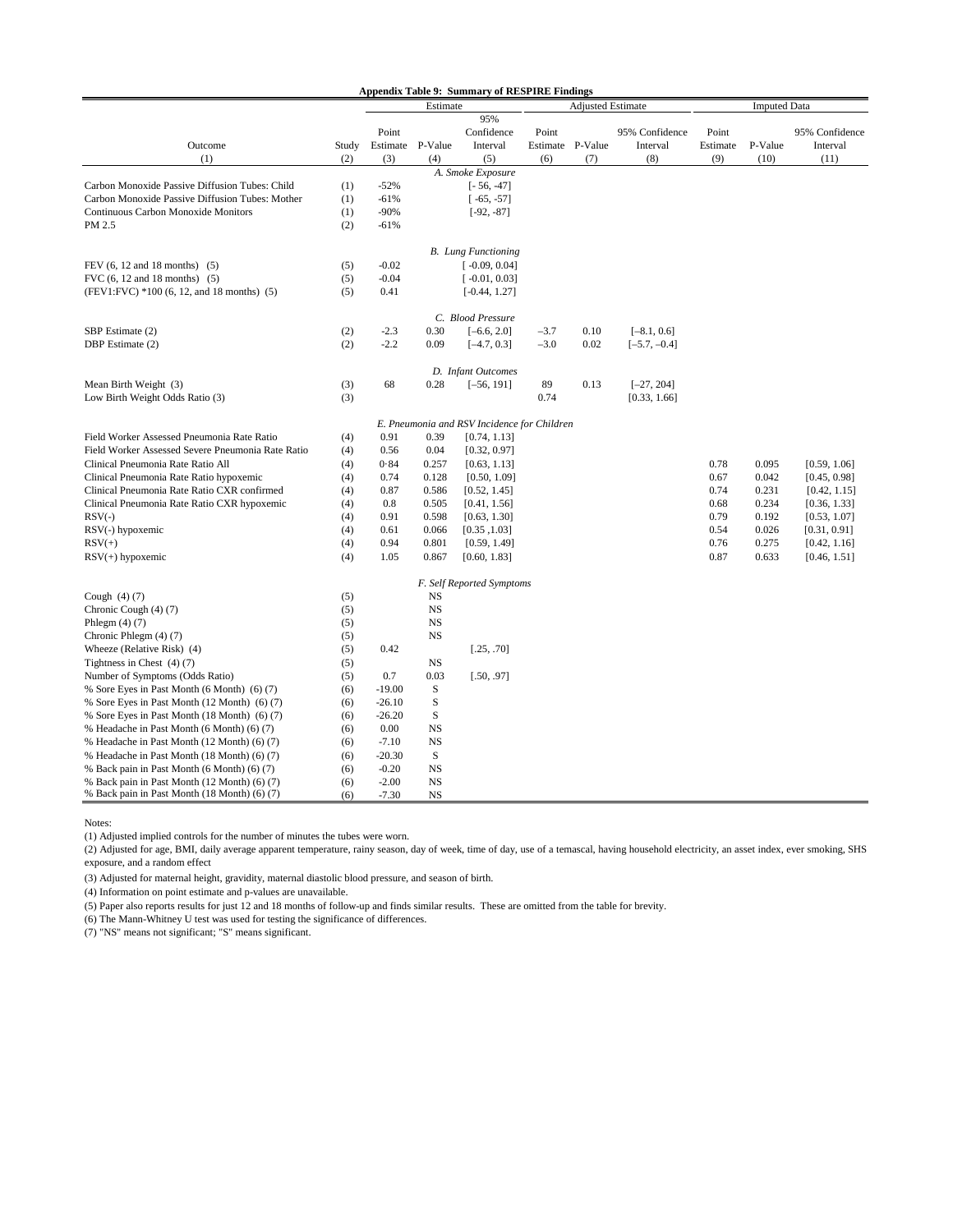

*Panel A: Traditional Stove*

*Panel B: Gram Vikas Improved Stove*

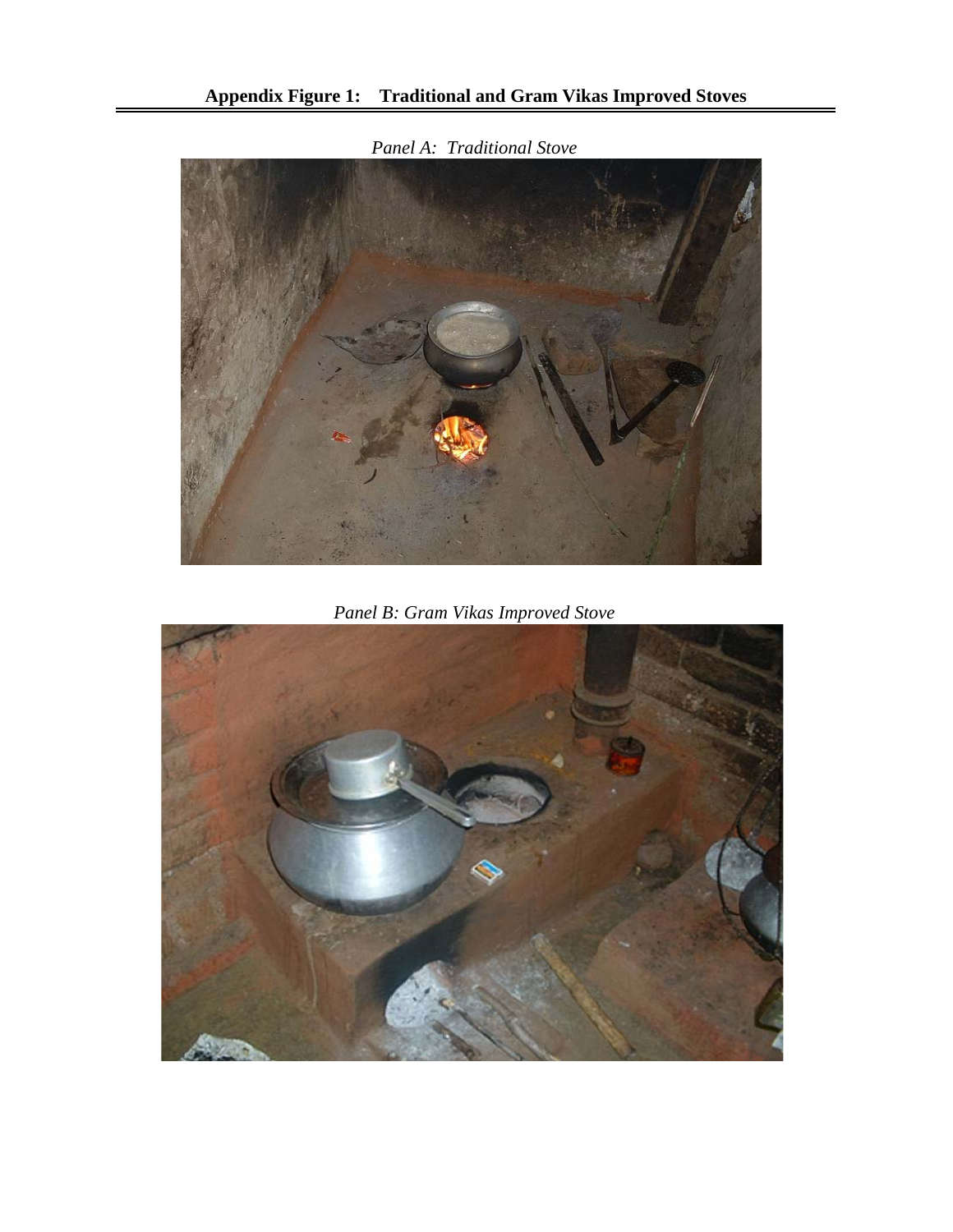

**Appendix Figure 2: Example of Gram Vikas Training Material**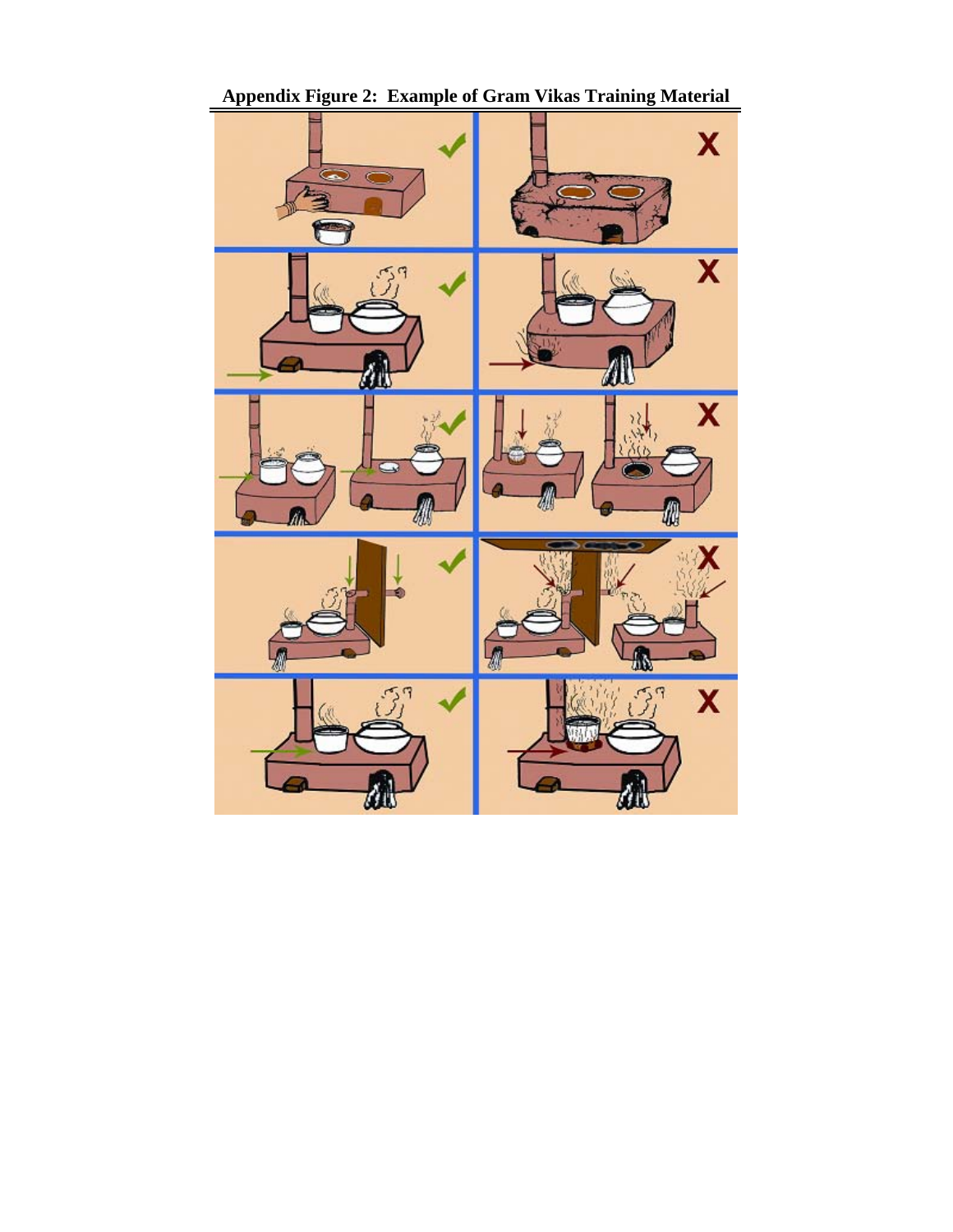|                              | 2006 |  |  |  |  |  |  |  |  |  |  |                                                                       | 2007 |  |                                                                       |  |  |  |  |  |  |  |  |  |
|------------------------------|------|--|--|--|--|--|--|--|--|--|--|-----------------------------------------------------------------------|------|--|-----------------------------------------------------------------------|--|--|--|--|--|--|--|--|--|
|                              |      |  |  |  |  |  |  |  |  |  |  | Jan   Feb   Mar   Apr   May   Jun   Jul   Aug   Sep   Oct   Nov   Dec |      |  | Jan   Feb   Mar   Apr   May   Jun   Jul   Aug   Sep   Oct   Nov   Dec |  |  |  |  |  |  |  |  |  |
| <b>Baseline</b>              |      |  |  |  |  |  |  |  |  |  |  |                                                                       |      |  |                                                                       |  |  |  |  |  |  |  |  |  |
| Lottery 1 Stove Construction |      |  |  |  |  |  |  |  |  |  |  |                                                                       |      |  |                                                                       |  |  |  |  |  |  |  |  |  |
| <b>CHS</b>                   |      |  |  |  |  |  |  |  |  |  |  |                                                                       |      |  |                                                                       |  |  |  |  |  |  |  |  |  |
| <b>Pregnancy Survey</b>      |      |  |  |  |  |  |  |  |  |  |  |                                                                       |      |  |                                                                       |  |  |  |  |  |  |  |  |  |
| Midline                      |      |  |  |  |  |  |  |  |  |  |  |                                                                       |      |  |                                                                       |  |  |  |  |  |  |  |  |  |
| Lottery 2 Stove Construction |      |  |  |  |  |  |  |  |  |  |  |                                                                       |      |  |                                                                       |  |  |  |  |  |  |  |  |  |
| Endline                      |      |  |  |  |  |  |  |  |  |  |  |                                                                       |      |  |                                                                       |  |  |  |  |  |  |  |  |  |

## **Appendix Figure 3: Timeline of Major Surveys and Construction**

|                              | 2008 |  |  |  |  |  |  |  |  |  |  |                                                                 | 2009 |  |  |  |  |  |  |  |  |  |  |  |                                                                       |
|------------------------------|------|--|--|--|--|--|--|--|--|--|--|-----------------------------------------------------------------|------|--|--|--|--|--|--|--|--|--|--|--|-----------------------------------------------------------------------|
|                              | Jan  |  |  |  |  |  |  |  |  |  |  | Feb   Mar   Apr   May   Jun   Jul   Aug   Sep   Oct   Nov   Dec |      |  |  |  |  |  |  |  |  |  |  |  | Jan   Feb   Mar   Apr   May   Jun   Jul   Aug   Sep   Oct   Nov   Dec |
| <b>Baseline</b>              |      |  |  |  |  |  |  |  |  |  |  |                                                                 |      |  |  |  |  |  |  |  |  |  |  |  |                                                                       |
| Lottery 1 Stove Construction |      |  |  |  |  |  |  |  |  |  |  |                                                                 |      |  |  |  |  |  |  |  |  |  |  |  |                                                                       |
| <b>CHS</b>                   |      |  |  |  |  |  |  |  |  |  |  |                                                                 |      |  |  |  |  |  |  |  |  |  |  |  |                                                                       |
| <b>Pregnancy Survey</b>      |      |  |  |  |  |  |  |  |  |  |  |                                                                 |      |  |  |  |  |  |  |  |  |  |  |  |                                                                       |
| Midline                      |      |  |  |  |  |  |  |  |  |  |  |                                                                 |      |  |  |  |  |  |  |  |  |  |  |  |                                                                       |
| Lottery 2 Stove Construction |      |  |  |  |  |  |  |  |  |  |  |                                                                 |      |  |  |  |  |  |  |  |  |  |  |  |                                                                       |
| Endline                      |      |  |  |  |  |  |  |  |  |  |  |                                                                 |      |  |  |  |  |  |  |  |  |  |  |  |                                                                       |

|                              | 2010 |  |  |  |  |  |  |  |  |  |                                                                 |  |  |  |  |
|------------------------------|------|--|--|--|--|--|--|--|--|--|-----------------------------------------------------------------|--|--|--|--|
|                              | Jan  |  |  |  |  |  |  |  |  |  | Feb   Mar   Apr   May   Jun   Jul   Aug   Sep   Oct   Nov   Dec |  |  |  |  |
| <b>Baseline</b>              |      |  |  |  |  |  |  |  |  |  |                                                                 |  |  |  |  |
| Lottery 1 Stove Construction |      |  |  |  |  |  |  |  |  |  |                                                                 |  |  |  |  |
| <b>CHS</b>                   |      |  |  |  |  |  |  |  |  |  |                                                                 |  |  |  |  |
| <b>Pregnancy Survey</b>      |      |  |  |  |  |  |  |  |  |  |                                                                 |  |  |  |  |
| Midline                      |      |  |  |  |  |  |  |  |  |  |                                                                 |  |  |  |  |
| Lottery 2 Stove Construction |      |  |  |  |  |  |  |  |  |  |                                                                 |  |  |  |  |
| Endline                      |      |  |  |  |  |  |  |  |  |  |                                                                 |  |  |  |  |

Notes: This table provides a timeline of each major survey we conducted during the course of the project, as well as a timeline of the lotteries and intervention. CHS is the continuous health survey that we conducted between the baseline and midline surveys.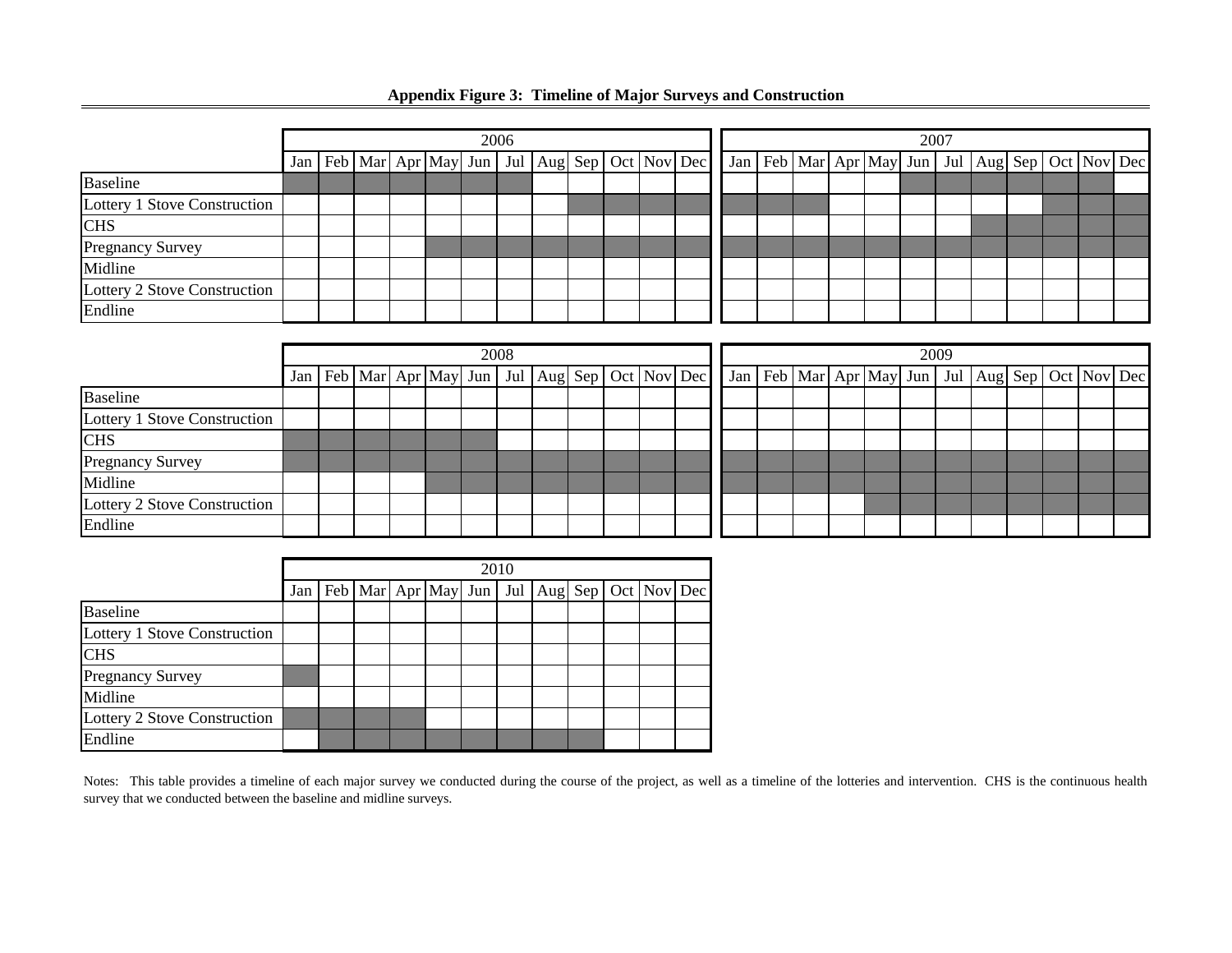*Panel A: Primary Household and Health Surveys*



Notes: This table documents the majority of surveys that were conducted during the course of the study. HH is the number of participating households. CHS is the continuous health survey that we conducted between the baseline and midline surveys. ML is the midline survey, while EL is the endline survey. We conducted the stove costs survey in conjunction with the midline and endline. Stove status surveys provide basic information on the stoves, while stove monitoring is a more in-depth survey of use.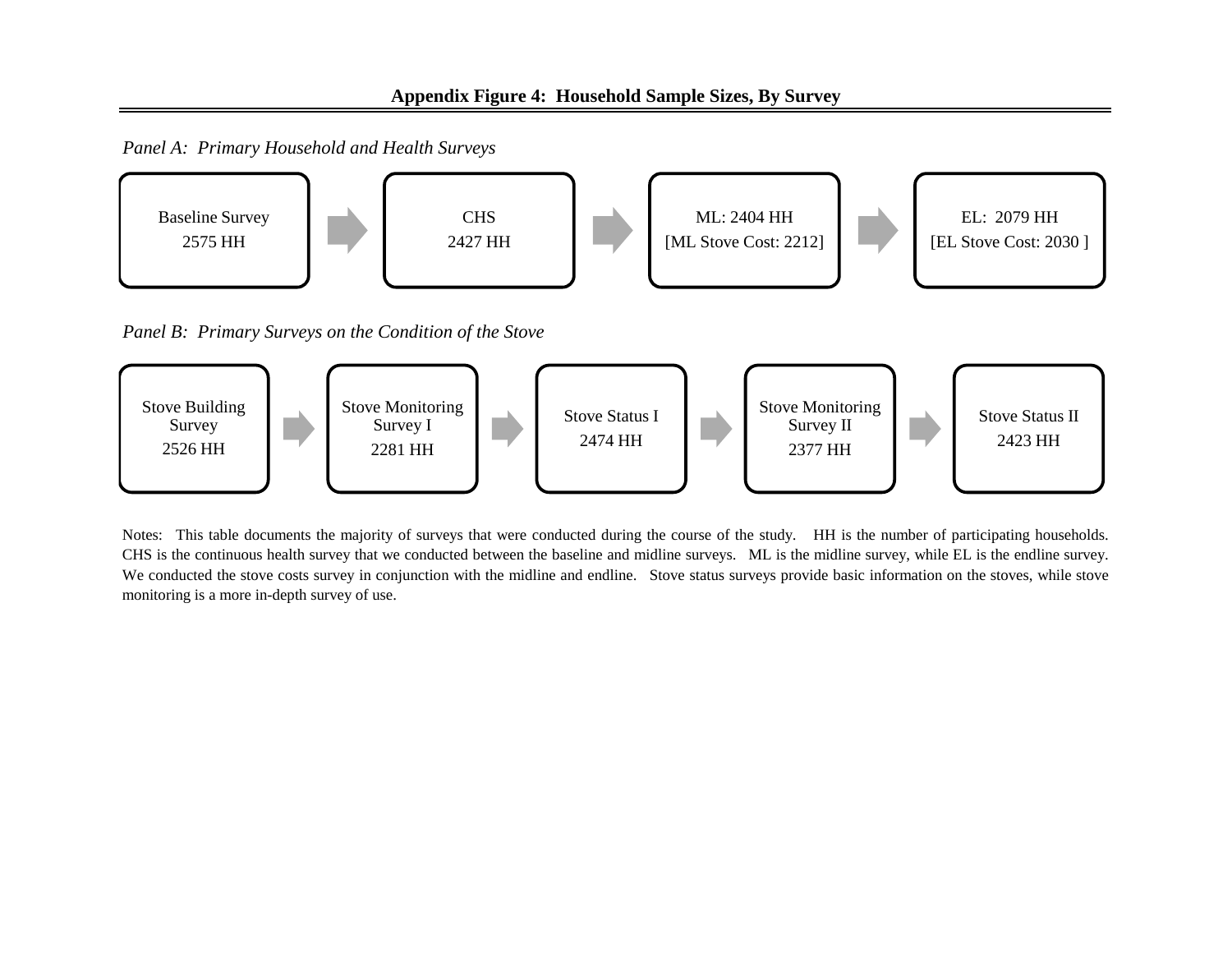

## **Appendix Figure 5: Ever Had a Stove Break**